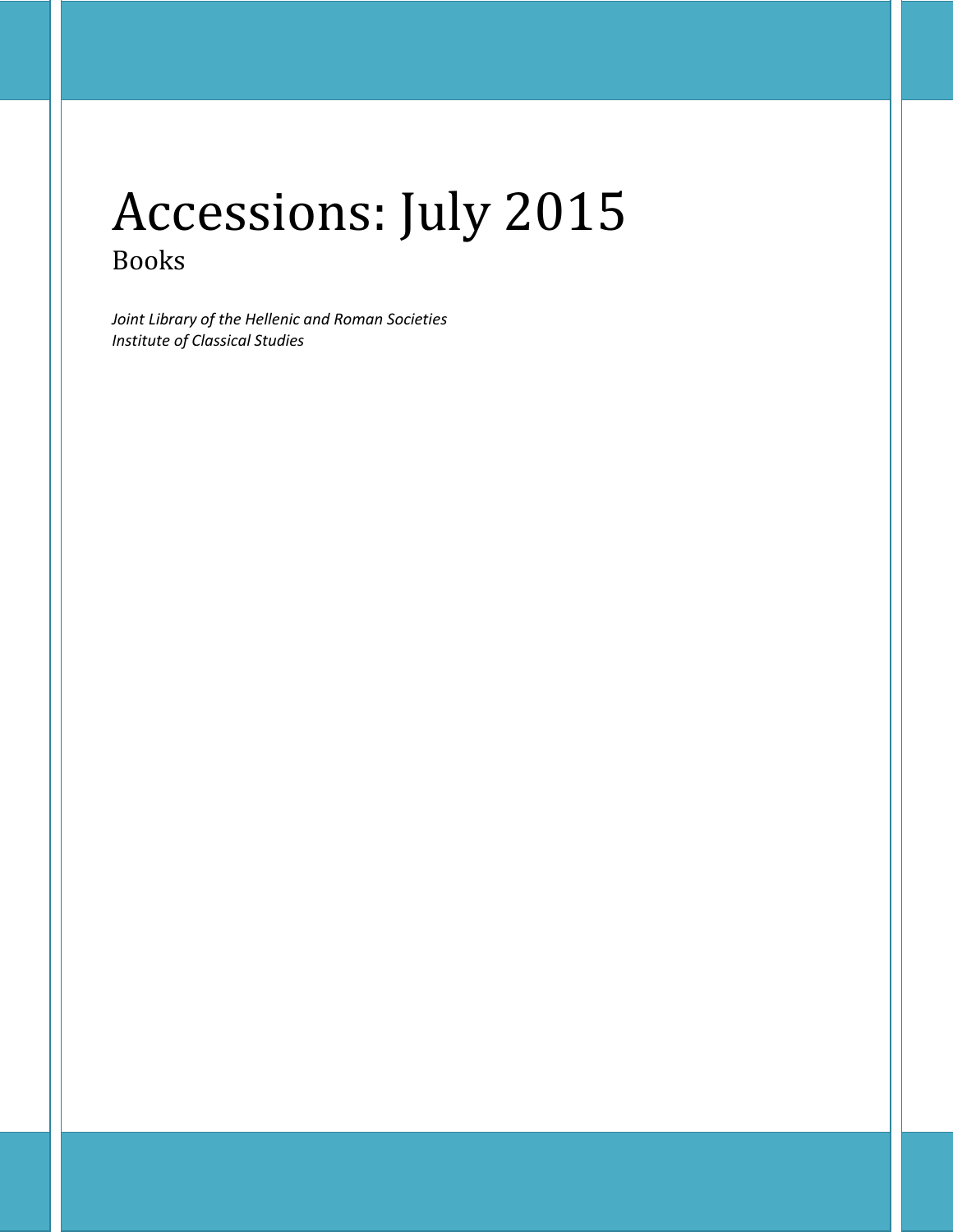## **Table of Contents**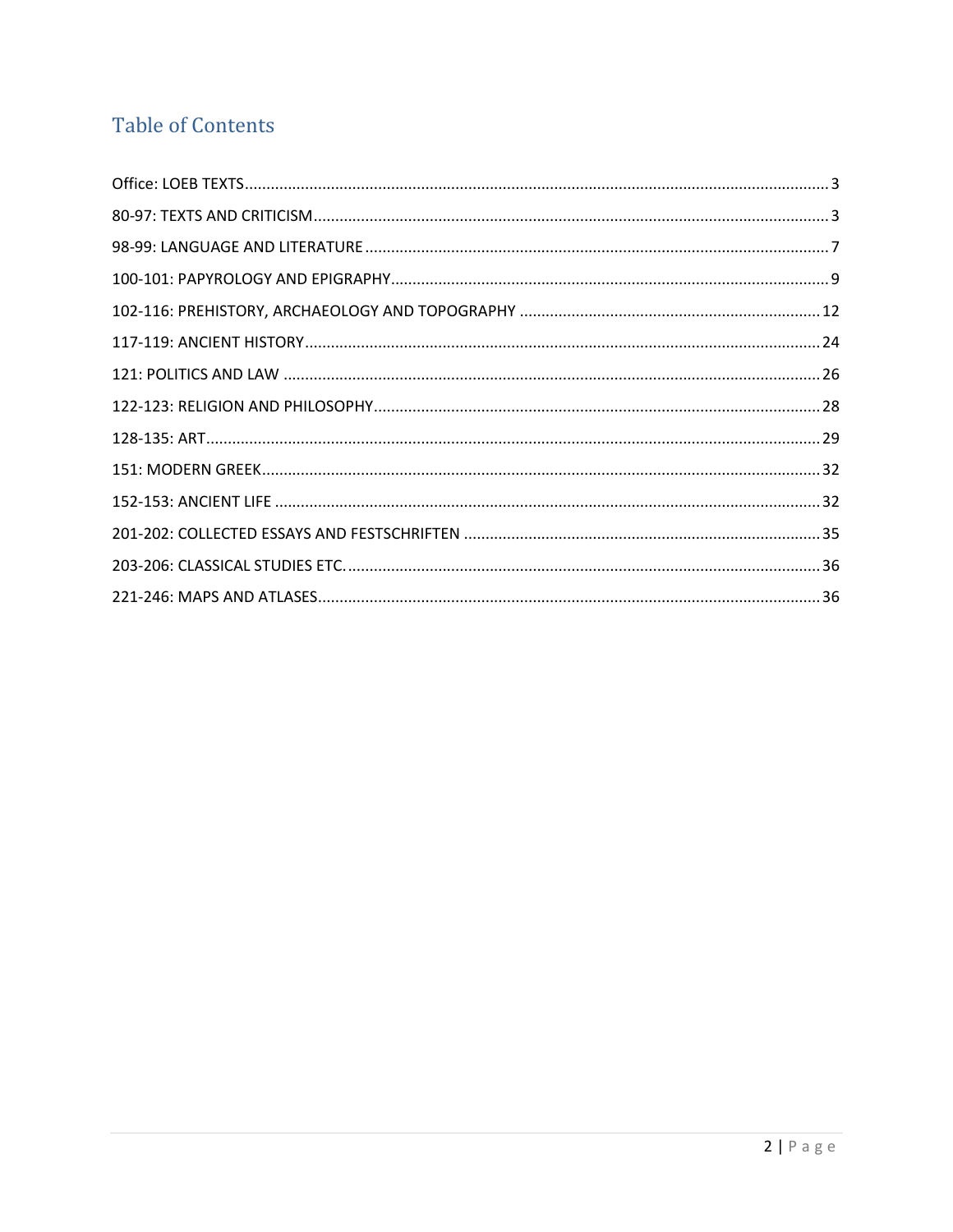## <span id="page-2-0"></span>**Office: LOEB TEXTS**

Office Copy 3: ANT. The Greek anthology. Volume I, Books 1-5 / translated by W.R. Paton ; revised by Michael A. Tueller. The Loeb classical library ; 67. Cambridge ; London : Harvard University Press, 2014. xli, 435 p. ; 17 cm. 0674996887 (hbk.). 9780674996885 (hbk.) : £16.95. H.

## <span id="page-2-1"></span>**80-97: TEXTS AND CRITICISM**

81.27N: COM. Compton-Engle, Gwendolyn, 1970- Costume in the comedies of Aristophanes / Gwendolyn Compton-Engle. New York, NY : Cambridge University Press, 2015. xiv, 198 p. : 31 ill. ; 27 cm. 1107083796 (hbk.). 9781107083790 (hbk.) : £65.00 / \$99.00. H.

82R: DEG. De Groot, Jean. Aristotle's empiricism : experience and mechanics in the fourth century BC / Jean De Groot. Las Vegas : Parmenides Publishing, 2014. xxv, 442 p. : ill. ; 24 cm. 1930972830 (pbk.). 9781930972834 (pbk.) : £105.99. 1930972849 (e-book). 9781930972841 (e-book).

83.24C. Calpurnius Siculus, Titus. Calpurnii Siculi Eclogae / a cura di Maria Assunta Vinchesi. Biblioteca nazionale. Serie dei classici greci e latini ; nuova ser., 9. Firenze : F. Le Monnier, 2014. 522 p. ; 24 cm. 8800812988 (pbk.). 9788800812986 (pbk.) : €38.00.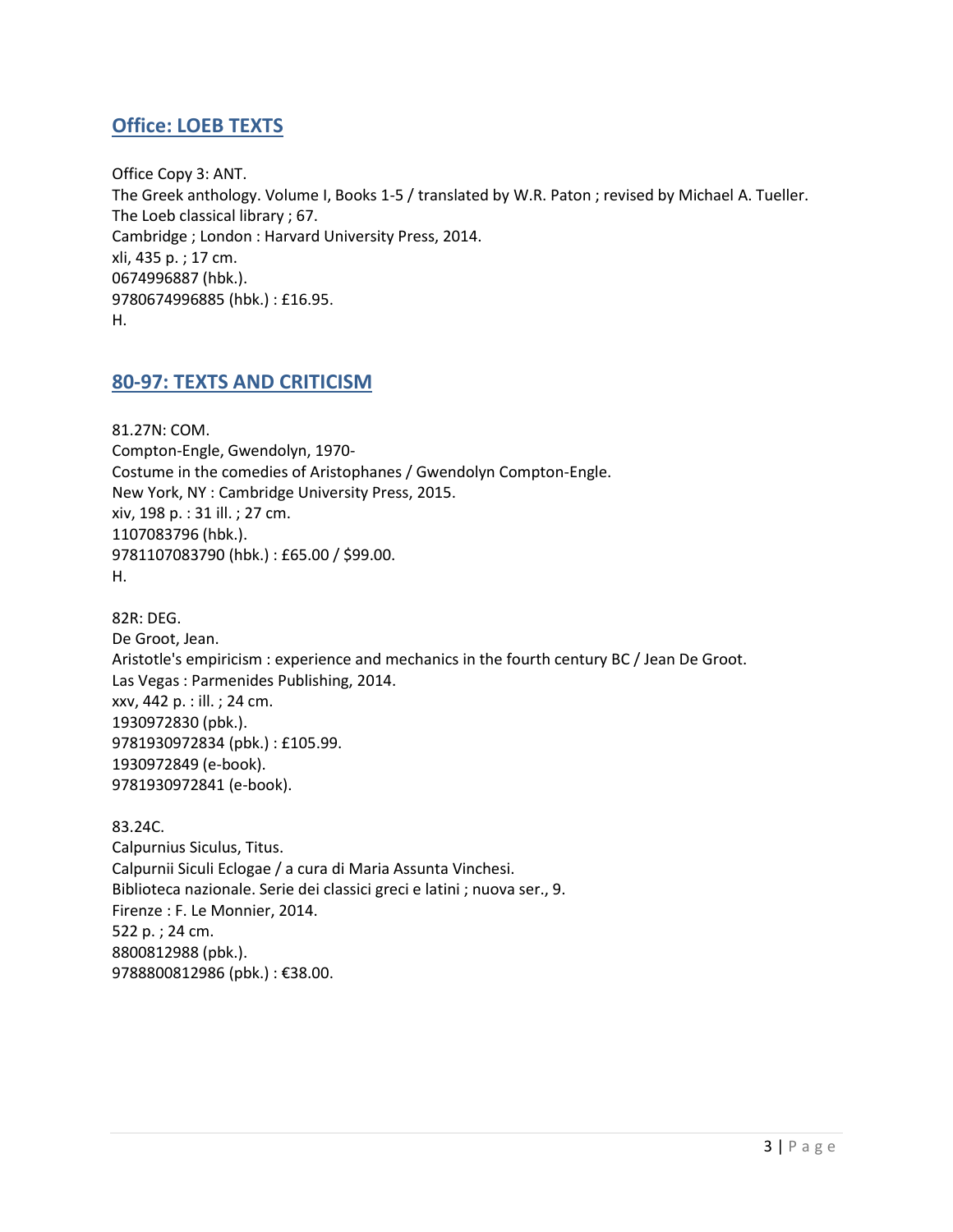84.4J.

L'affaire Verrès : Contre Caecilius ; Première action contre Verrès ; Les oeuvres d'art ; Les supplices / traduit du latin et présenté par Germaine Roussel.

Le goût des idées ; 48.

Paris : Les Belles lettres, 2015. 276 p. ; 19 cm. 2251200495 (pbk.). 9782251200491 (pbk.) : €13.90.

X84.12: DEP.

Manoscritti e lettori di Cicerone tra medioevo e umanesimo : atti del III Simposio Ciceriano, Arpino, 7 maggio 2010 / a cura di Paolo De Paolis.

Studi e ricerche del Dipartimento di lettere e filosofia ; 4.

Cassino : Università degli studi di Cassino e del Lazio meridionale, Dipartimento di lettere e filosofia, 2012.

xiii, 82 p. : facs. (chiefly col.) ; 24 cm. 8890471336 (pbk.). 9788890471339 (pbk.) : €15.00.

85.29.

Pyrrhonian skepticism in Diogenes Laertius / introduction, text, translation, commentary and interpretative essays by Katja Maria Vogt, Richard Bett, Lorenzo Corti, Tiziano Dorandi, Christiana M. M. Olfert, Elizabeth Scharffenberger, David Sedley, and James Warren ; edited by Katja Maria Vogt. Sapere : Scripta Antiquitatis Posterioris ad Ethicam REligionemque pertinentia = Schriften der späteren Antike zu ethischen und religiösen Fragen ; Bd. 25.

Tübingen : Mohr Siebeck, 2015. x, 202 p. ; 24 cm. 3161533364 (hbk.). 9783161533365 (hbk.) : €59.00.

86Y: WOH. Wohl, Victoria, 1966- Euripides and the politics of form / Victoria Wohl. Martin classical lectures. Princeton ; Oxford : Princeton University Press, 2015. xvi, 200 p. ; 25 cm. 0691166501 (hbk.). 9780691166506 (hbk.) : £27.95 / \$39.95. H.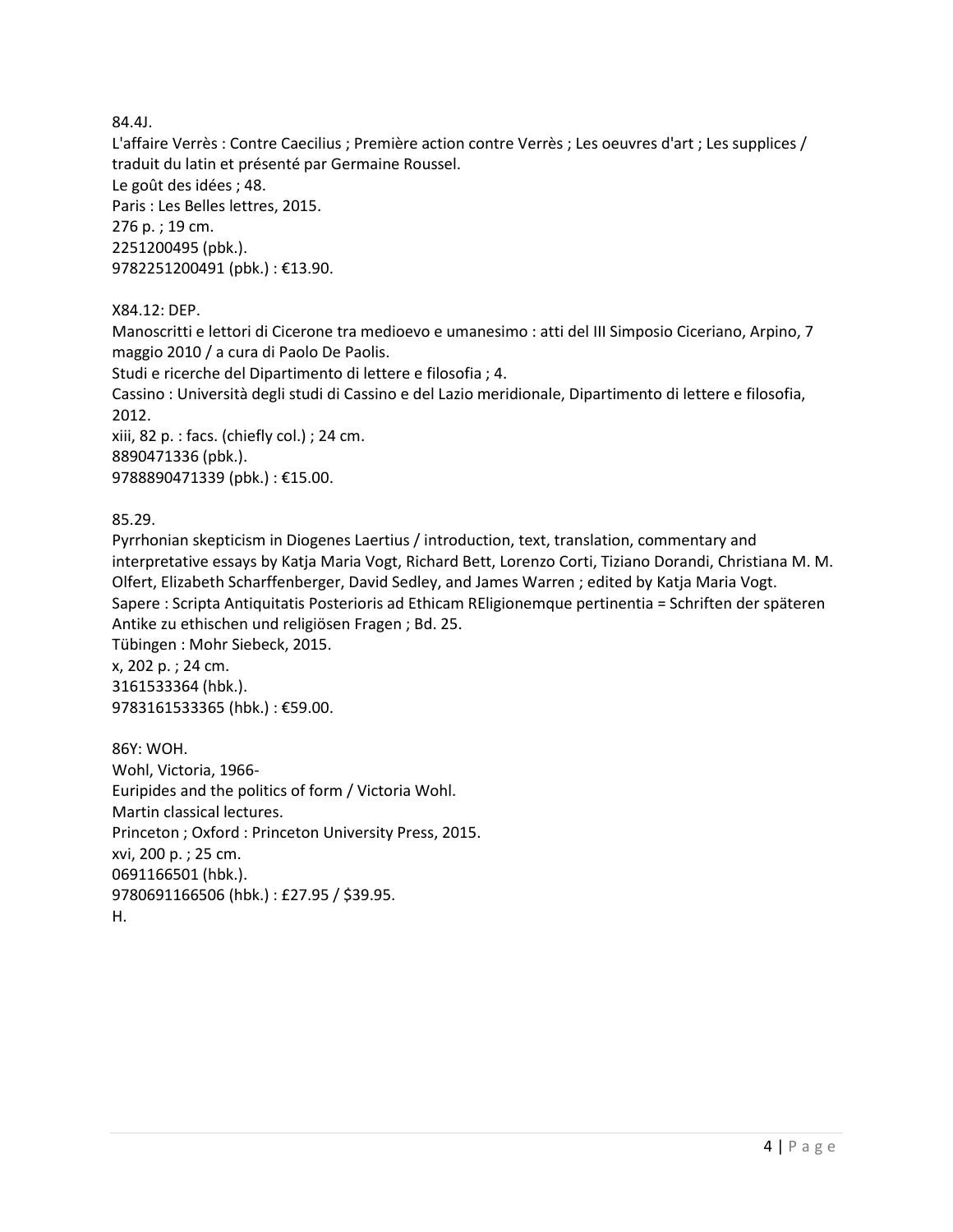ST.20. Friis-Jensen, Karsten. The Medieval Horace / Karsten Friis-Jensen ; edited by Karin Margareta Fredborg, Minna Skafte Jensen, Marianne Pade, and Johann Ramminger. Analecta Romana Instituti Danici. Supplementum ; 46. Roma : Edizioni Quasar, 2015. 229 p. : port. ; 30 cm. 8871406001 (pbk.). 9788871406008 (pbk.) : €32.00.

X89.39B. Lucillius, active 1st century. Lucillio, Epigrammi / introduzione, testo critico, traduzione e commento di Lucia Floridi. Texte und Kommentare ; Bd 47. Berlin : De Gruyter, 2014. x, 662 p. ; 24 cm. 3110336162 (hbk). 9783110336160 (hbk.) : €129.95.

89.41B Copy 1 X89.41B Copy 2. Lycophron. Alexandra : Greek text, translation, commentary, and introduction / Lykophron ; edited by Simon Hornblower. xxi, 617 p. : ill., maps ; 24 cm. 019957670X (hbk.). 9780199576708 (hbk.) : £120.00. H.

91.1D. Larosa, Beatrice. P. Ovidii Nasonis "Epistula ex Ponto" III, 1 : testo, traduzione e commento / Beatrice Larosa. Beiträge zur Altertumskunde ; Bd. 308. Berlin ; Boston : De Gruyter, 2013. viii, 153 p. ; 24 cm. 311029849X (hbk.). 9783110298499 (hbk.) : €84.95. 9783110298666 (e-book).

91.1E: SMU. Smutek, Daniel. Idem sacra cano : Komik und Mehrdeutigkeit in Ovids Fasti / Daniel Smutek. Schriftenreihe altsprachliche Forschungsergebnisse ; Bd. 11. Hamburg : Verlag Dr. Kovač, 2015. 312 p. ; 21 cm. 3830084986 (pbk.). 9783830084983 (pbk.) : €98.80.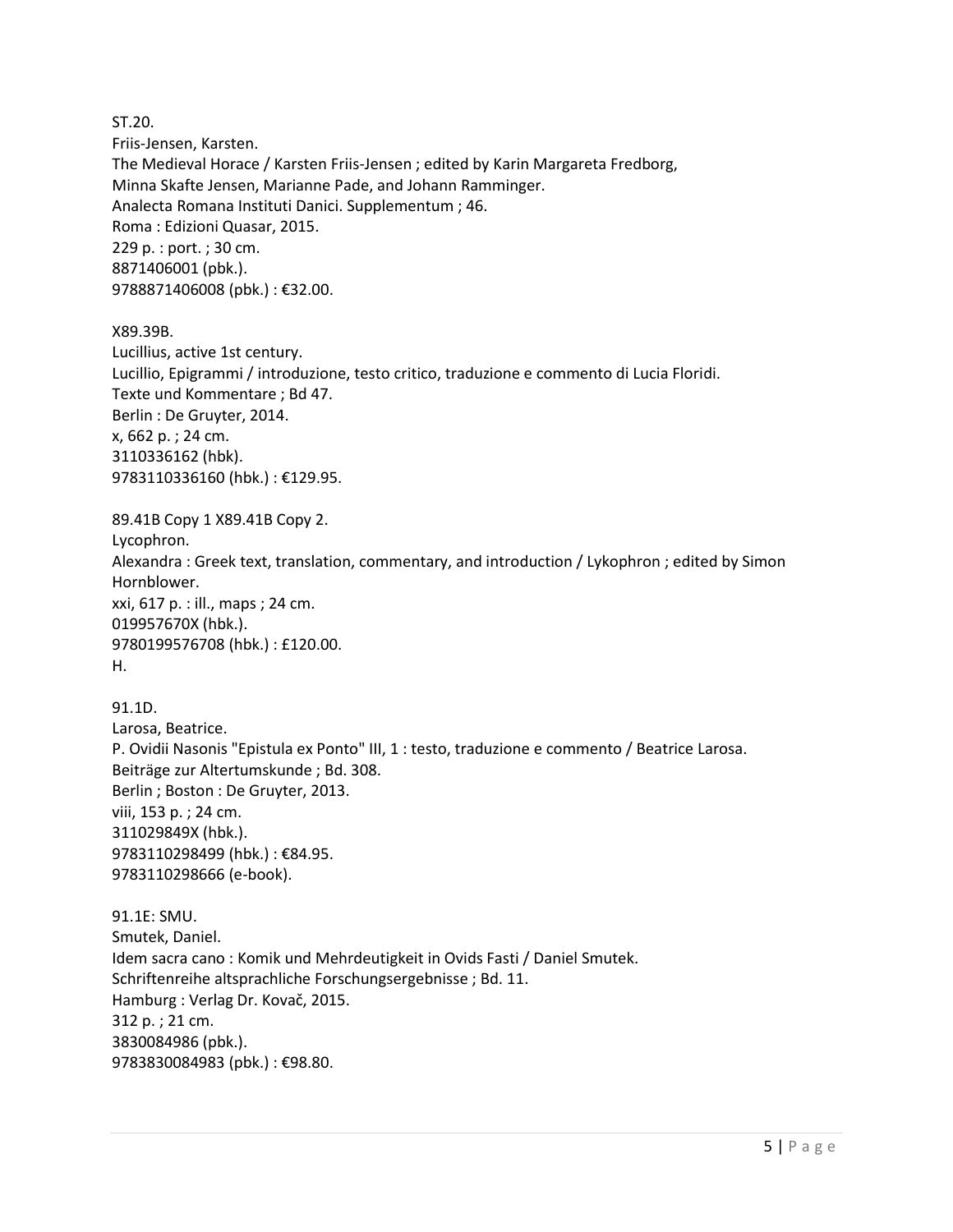92.3: BRI. Brill, Sara. Plato on the limits of human life / Sara Brill. Studies in Continental thought. Bloomington, Indiana : Indiana University Press, 2013. x, 260 p. ; 23 cm. 0253008824 (hbk.). 9780253008824 (hbk.) : £59.00. 0253008875 (pbk.). 9780253008879 (pbk.) : £20.99. 9780253008916 (ebook).

92.3: GER. Gerson, Lloyd P. From Plato to Platonism / Lloyd P. Gerson. Ithaca ; London : Cornell University Press, 2013. x, 345 p. ; 24 cm. 0801452414 (hbk.). 9780801452413 (hbk.) : £37.95.

93.1F. Plautus, Titus Maccius. Cistellaria : Einleitung, Text und Kommentar / T. Maccius Plautus ; von Walter Stockert. Zetemata; Monographien zur klassischen Altertumswissenschaft ; Heft 143. München : Beck, 2012. 315 p. ; 24 cm. 3406641369 (pbk.). 9783406641367 (pbk.) : €78.00.

X93.24: BUR. Burri, Renate. Die Geographie des Ptolemaios im Spiegel der griechischen Handschriften / von Renate Burri. Untersuchungen zur antiken Literatur und Geschichte ; Bd. 110. Berlin : De Gruyter, 2013. x, 597 p. : ill., facs. ; 25 cm. 3110280167 (hbk.). 9783110280166 (hbk.) : €119.95.

X95.11. Miguélez Cavero, Laura. Triphiodorus, The sack of Troy : a general study and a commentary / by Laura Miguélez-Cavero. Texte und Kommentare ; Bd. 45. Berlin : De Gruyter, 2013. xii, 535 p. : ill. ; 24 cm. 3110285207 (hbk.). 9783110285208 (hbk.) : €139.95. 9783110285307 (ebk.).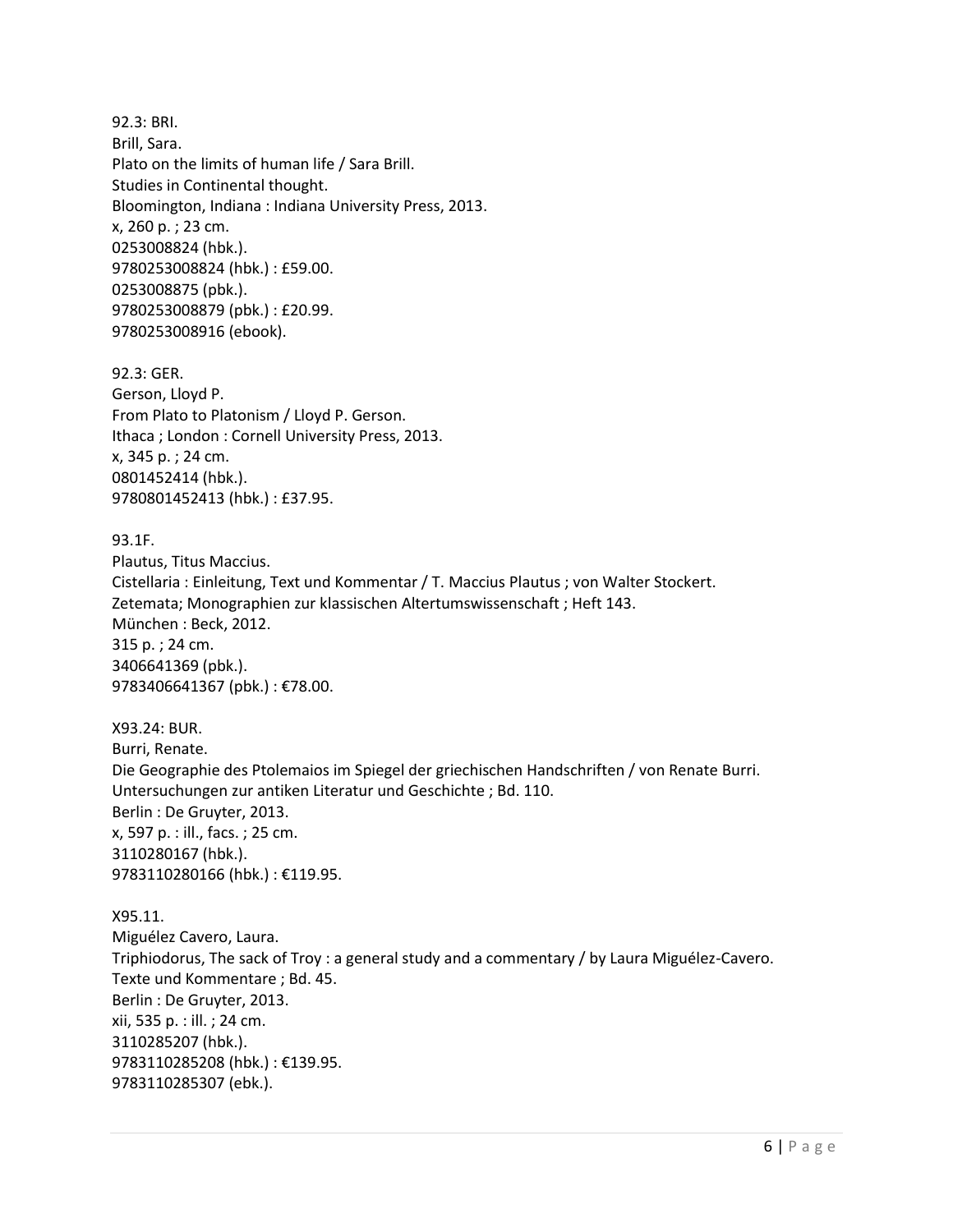97.48E. Marcinkowska-Rosół, Maria. Die Prinzipienlehre der Milesier : Kommentar zu den Textzeugnissen bei Aristoteles und seinen Kommentatoren / by Maria Marcinkowska-Rosół. Studia praesocratica ; Bd. 6. Berlin ; Boston : De Gruyter, 2014. xi, 735 p. ; 24 cm. 1614518327 (hbk.). 9781614518327 (hbk.) : €199.95. 9781614518365 (PDF). 9781614519447 (EPUB).

### <span id="page-6-0"></span>**98-99: LANGUAGE AND LITERATURE**

98D: CON.

Latin linguistics in the early 21st century : acts of the 16th international colloquium on Latin linguistics, Uppsala, June 6th-11th, 2011 / edited by Gerd V. M. Haverling. Acta Universitatis Upsaliensis. Studia latina upsaliensia ; 35. Uppsala : Uppsala Universitet, 2015. [x], 652 p. ; 25 cm. 9155492711 (pbk.). 9789155492717 (pbk.) : Sw.kr.451. R.

99A.1 Copy 1: PEL. Fame and infamy : essays for Christopher Pelling on characterization in Greek and Roman biography and historiography / edited by Rhiannon Ash, Judith Mossman, and Frances B. Titchener. Oxford : Oxford University Press, 2015. xx, 424 p. : port. : 23 cm. 0199662320 (hbk.). 9780199662326 (hbk.) : £85.00. H. and R.

X99A.2: CER.

Mythologeîn : mito e forme di discorso nel mondo antico : studi in onore di Giovanni Cerri / a cura di Antonietta Gostoli e Roberto Velardi ; con la collaborazione di Maria Colantonio. Annali dell'Istituto Universitario Orientale di Napoli : Dipartimento di Studi del mondo classico e del Mediterraneo antico. Sezione filologico-letteraria. Quaderni ; 18. Pisa : Fabrizio Serra editore, 2014. 540 p. : ill., map, plan, port. ; 32 cm. 8862277385 (pbk.). 9788862277389 (pbk.) : €245.00.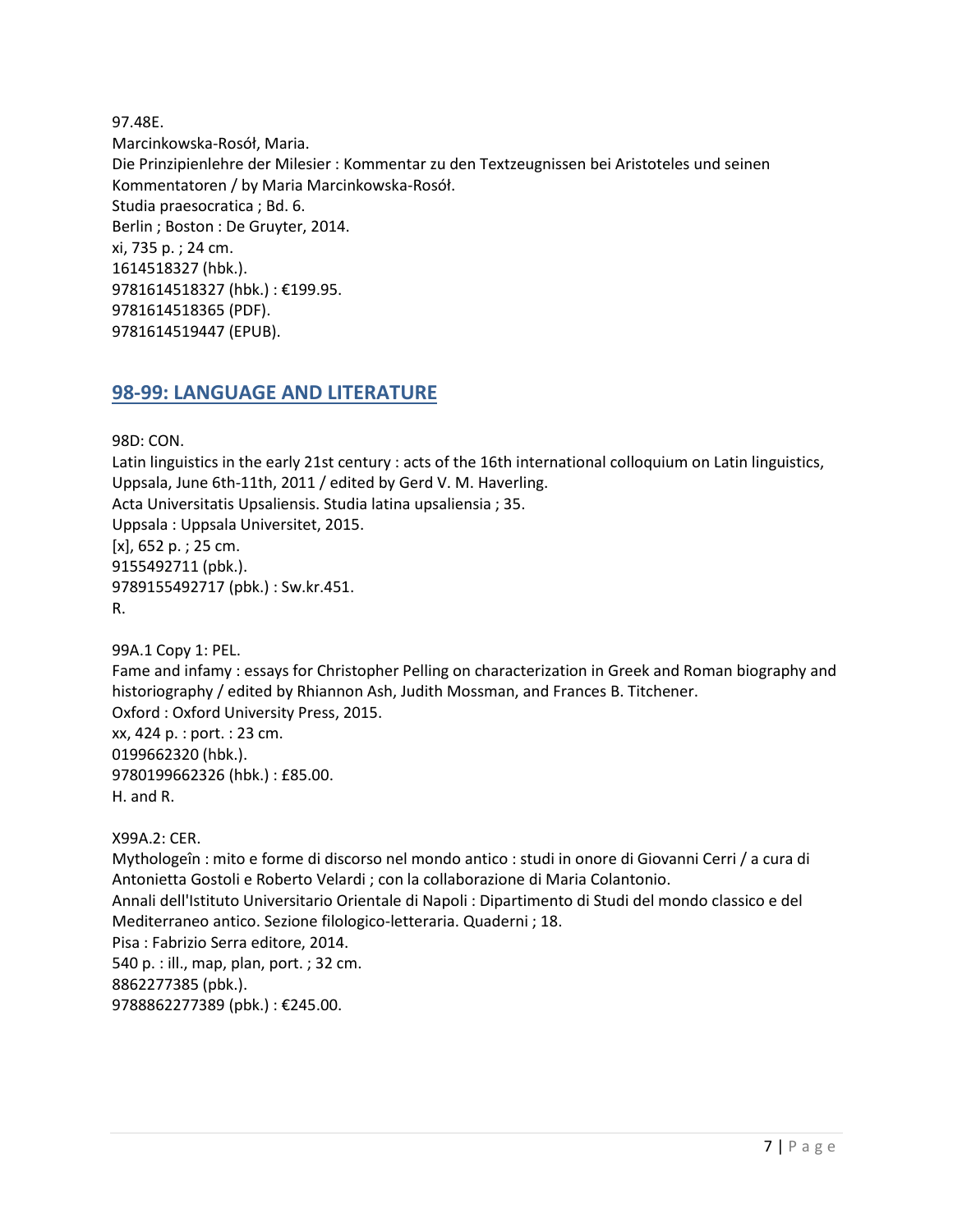99A.2: HUN.

Hellenistic studies at a crossroads : exploring texts, contexts and metatexts / edited by Richard Hunter, Antonios Rengakos and Evina Sistakou.

Trends in classics. Supplementary volumes ; v. 25. Berlin : De Gruyter, [2014]. viii, 379 p. : ill. ; 24 cm. 3110342898 (hbk.). 9783110342895 (hbk.) : €109.95. 9783110342949 (ebook).

99G: TZO.

Enkōmia hēgetikōn morphōn stē latinikē grammateia : praktika symposiou Latinikōn grammatōn, Leokōsia, 13-14 Septemvriou 2013 = Praises of Roman leaders in Latin literature : proceedings of a Latin symposium, Nikosia, 13-14 September 2013 / epimeleia/edited by Spyridōn Tzounakas. Leukōsia : Tmēma Klasikōn Spoudōn kai Philosophias Panepistēmiou Kyprou, 2014. [v], 321 p. ; 24 cm. 9963212905 (pbk.). 9789963212903 (pbk.).

online.

Rideamus igitur : to chioumor stē latinikē grammateia : praktika tou Th' panellēnio symposio latinikōn spoudōn, Athēna, 19-22 Maïou 2011 / [epimeleia Maria Voutsinou-Kikilia, Andreas N. Michalopoulos, Sophia Papaïōannou]. Athēna : Ethniko kai Kapodistriako Panepistēmio Athēnōn, Tmēma Philologias, 2014. iv, 340 p.

9604661388 (pbk.). 9789604661381 (pbk.).

99H: BUR. Burck, Erich, 1901- Vom römischen Manierismus. Von der Dichtung der früher römischen Kaiserzeit. Intorno al manierismo romano : a proposito della poesia della prima eta' imperiale / Erich Burck ; traduzione di Mario Martina con una premessa di Luigi Galasso ; edizione a cura di Lucio Cristante. Dicti studiosus. Classici della filologia in traduzione ; 2. Trieste : EUT, 2012. xxi, 92 p. : port. ; 21 cm. 888303385X (pbk.). 9788883033858 (pbk.) : €10.00.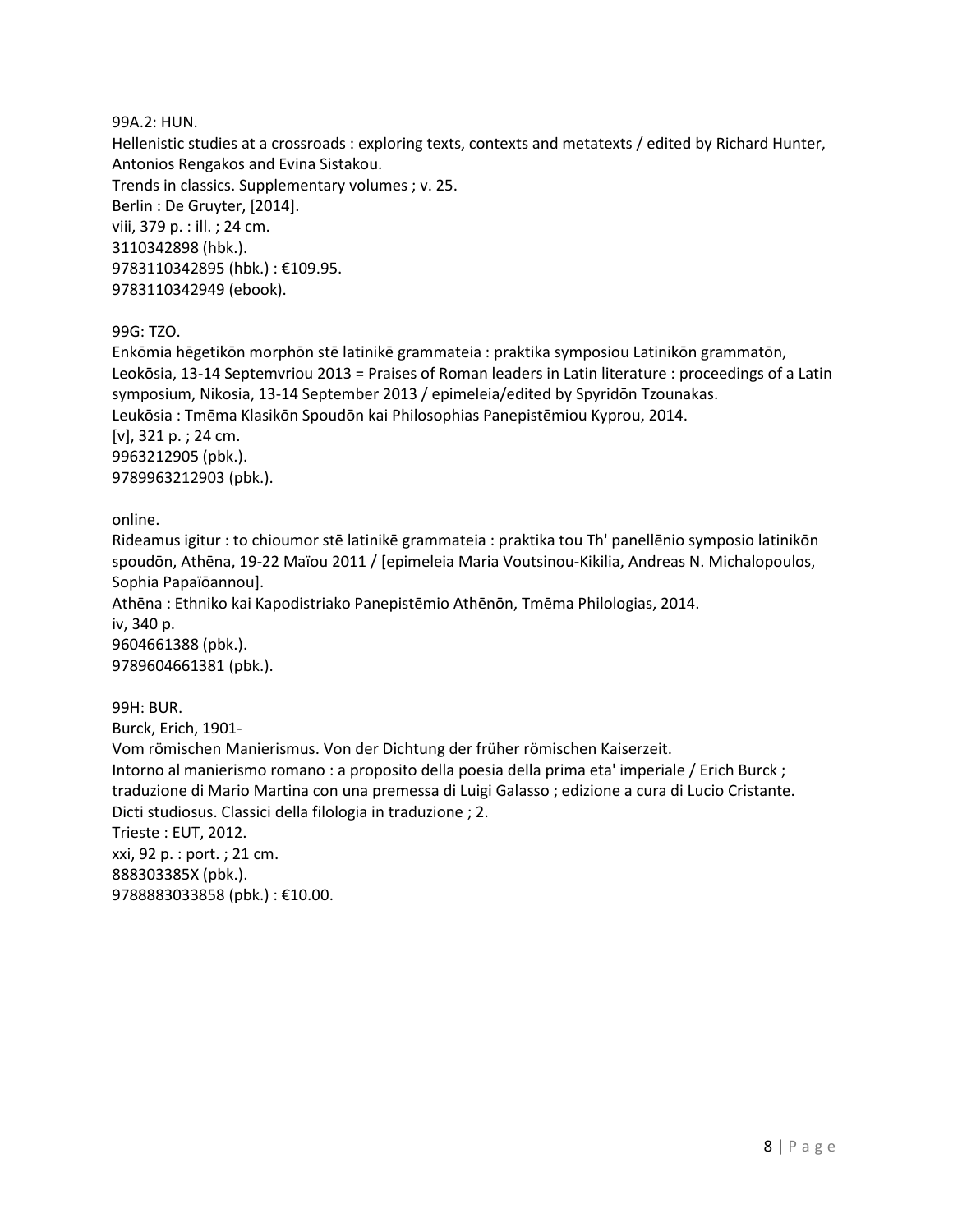99L: WIL. Wilson, N. G. (Nigel Guy), 1935- De Byzance à l'Italie : l'enseignement du grec à la Renaissance / Nigel G. Wilson ; traduit par Henri Dominique Saffrey. L'Âne d'or ; 48. Paris : les Belles Lettres, 2015. 298 p. ; 22 cm. 2251420584 (pbk.). 9782251420585 (pbk.) : €29.00. H.

## <span id="page-8-0"></span>**100-101: PAPYROLOGY AND EPIGRAPHY**

X100B: HAR.

Handschriften- und Textforschung heute : zur Überlieferung der griechischen Literatur : Festschrift für Dieter Harlfinger aus Anlass seines 70. Geburtstages / herausgegeben von Christian Brockmann, Daniel Deckers, Lutz Koch und Stefano Valente.

Serta graeca ; Bd. 30.

Wiesbaden : Dr. Ludwig Reichert Verlag, 2014.

x, 326 p., [48] p. of plates : ill. (some col.), facs., port. ; 25 cm. 3954900505 (hbk.). 9783954900503 (hbk.) : €98.00.

XT.Box 256.

Constantinides, C. N.

Hē tychē tou cheirographou tou Platōnos tou Aretha : Oxonii, Clarke 39 / Kōstas N. Kōnstantinidēs. Athēna : Ekdoseis Papazēsē, 2013.

xxv, p. [17]-54 : col. facs., ports ; 24 cm.

Offprint from Hē proslēpsē tēs archaiotētas sto Vyzantio, kyriōs kata tous Palaiologeious chronus : (praktika diethnous synedriou, Spartē 3 - 5 Noemvriou 2012) = The reception of antiquity in Byzantium, with emphasis on the Palaeologan era / epim. ekdoseōs: Geōrgia Xanthakē-Karamanou.

100H.2: FUR. Furley, William D. Reading the liver : papyrological texts on ancient Greek extispicy / William Furley, Victor Gysembergh. Studien und Texte zu Antike und Christentum ; 94. Tübingen : Mohr Siebeck, 2015. vi, 123 p. : ill. (some col.) ; 24 cm. 3161538900 (pbk.). 9783161538902 (pbk.) : €39.00. H.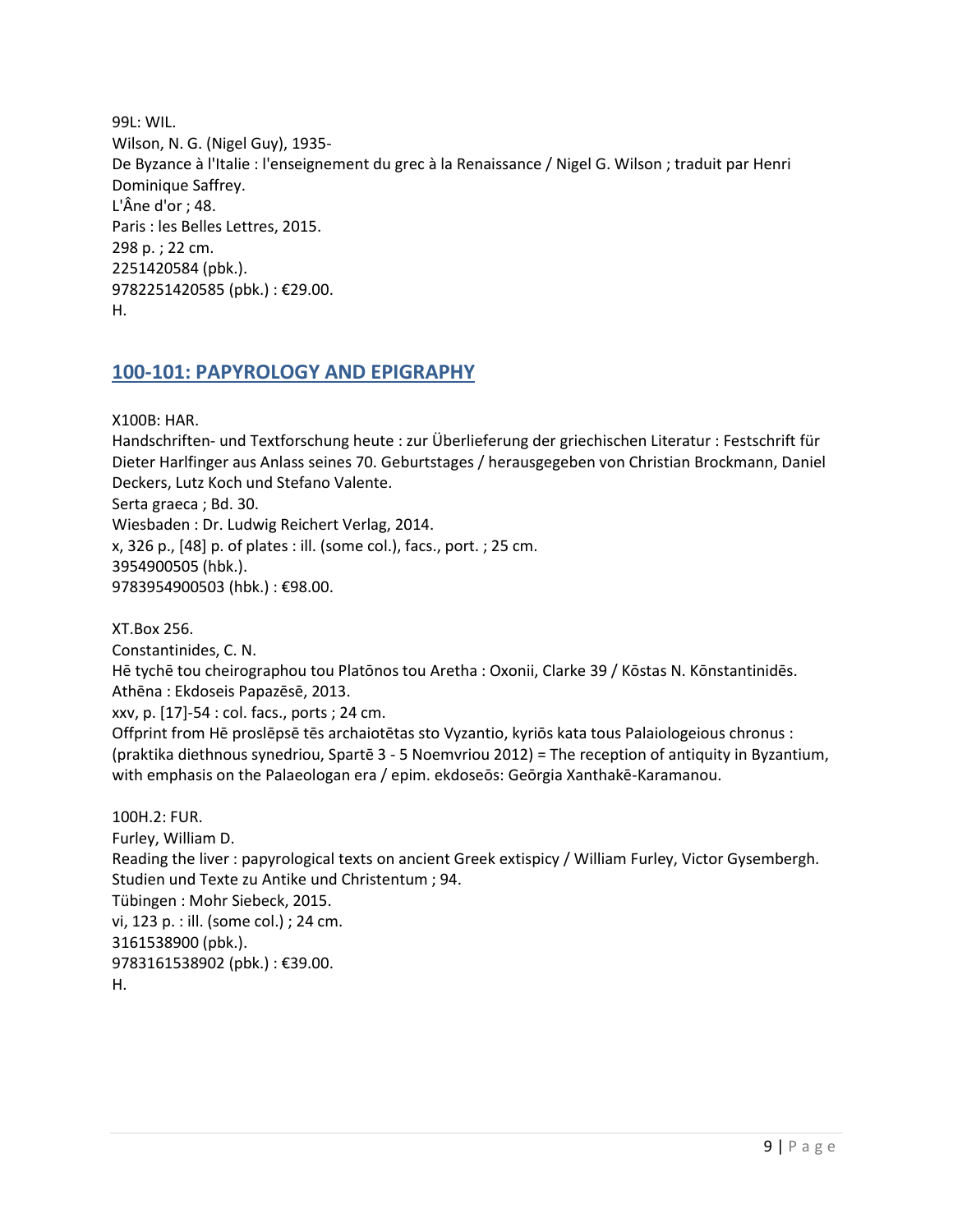100H.2: MAT. Mathieson, Erica A. Christian women in the Greek papyri of Egypt to 400 CE / Erica A. Mathieson. Studia antiqua australiensia ; v. 6. Turnhout : Brepols, 2014. xii, 311 p. ; 24 cm. 2503552412 (pbk.). 9782503552415 (pbk.) : €60.00.

100H.2: ZDI.

Orakelsprüche, Magie und Horoskope : wie Ägypten in die Zukunft sah / herausgegeben von Angelika Zdiarsky. Nilus. Studien zur Kultur Ägyptens und des Vorderen Orients ; Bd. 22.

Wien : Phoibos Verlag, 2015.

152 p. : ill. (some col.), facs. ; 24 cm. 3851611357 (pbk.).

9783851611359 (pbk.) : €29.00.

H.

XPEP.

Del Mastro, Gianluca. Titoli e annotazioni bibliologiche nei papiri greci di Ercolano / Gianluca Del Mastro. Supplemento a "Cronache ercolanesi" ; 5. Napoli : Centro internazionale per lo studio dei papiri ercolanesi "Marcello Gigante," [2014]. 437 p. : ill., facs. ; 30 cm. 8890764430 (pbk.). 9788890764431 (pbk.): €250.00.

X100J: CAI MIC.

Texts from the "Archive" of Socrates, the Tax Collector, and other contexts at Karanis (P. Cair. Mich. II) / edited by Mohamed Gaber El-Maghrabi and Cornelia Römer ; with contributions by S. El-Masry ... [et al.]. Archiv für Papyrusforschung und verwandte Gebiete. Beiheft ; 35. Berlin : De Gruyter, 2015. xviii, 148 p. : ill. (mostly col.), facs. ; 25 cm. 3110342154 (hbk.). 9783110342154 (hbk.) : €69.95. 3110345706 (PDF : online). 9783110345704 (PDF : online). 3110383888 (EPUB). 9783110383881 (EPUB).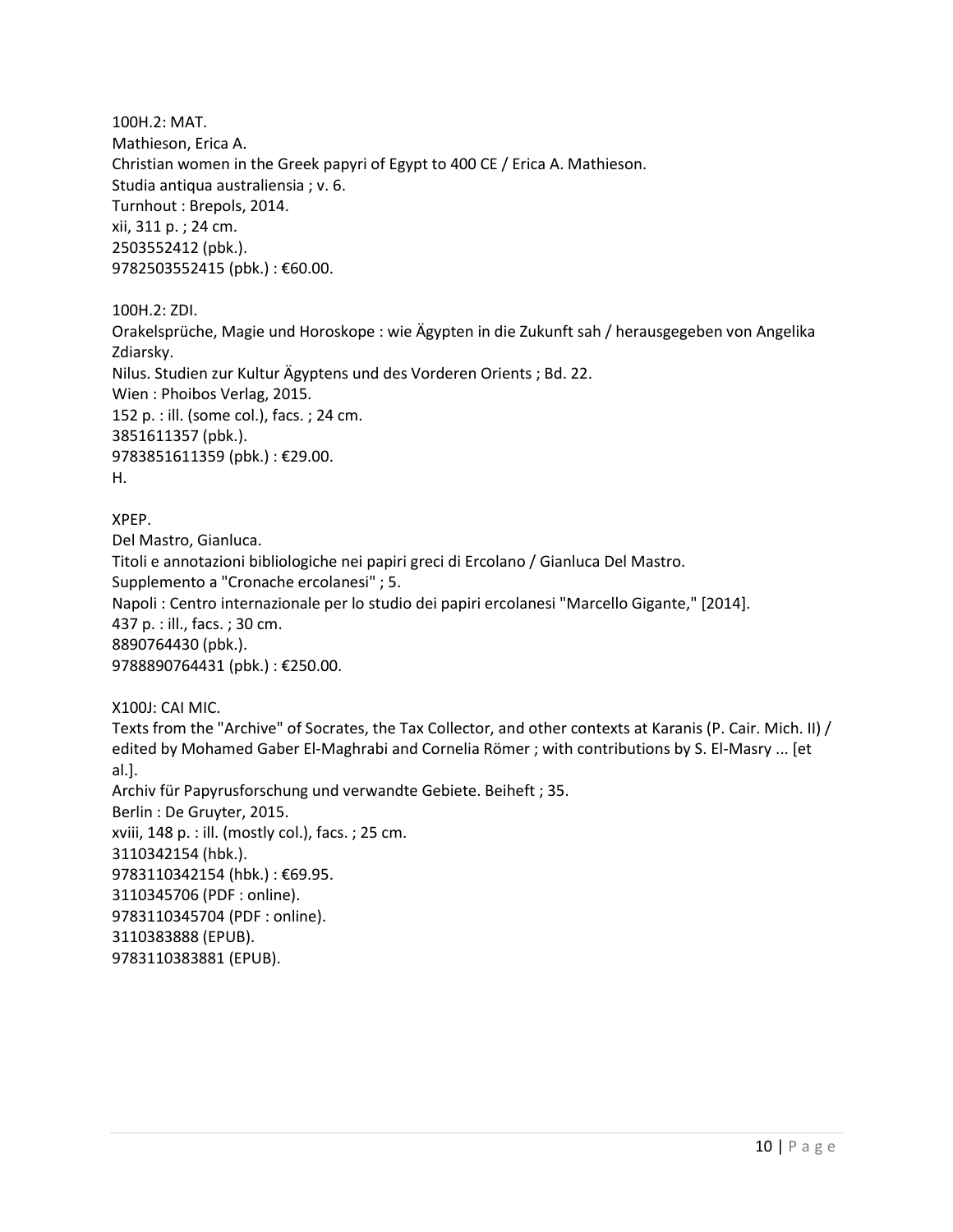X100J: PET.

The Petra papyri IV / edited by Antti Arjava, Matias Buchholz, Traianos Gogos, and Maarit Kaimio ; with contributions by Jorma Kaimio, Clement A. Kuehn, and Tiina Purola and plates prepared by Maija Holappa and Vesa Vahtikari. American Center of Oriental Research publications ; no. 6. Amman, Jordan : American Center of Oriental Research, 2011. xx, 212 p., 74 p. of plates : ill., facs, map ; 34 cm. 9957854356 (hbk.). 9789957854355 (hbk.) : \$100.00.

X100J: UNI GEN. Università di Genova. Papiri dell'Università di Genova (PUG). Vol. 5 / a cura di Serena Perrone ; prefazione di Franco Montanari. Roma : Edizioni di storia e letteratura, 2015. 148 p., 31 p. of col. plates (some folding) : facs. ; 30 cm. 8863727775 (pbk.). 9788863727777 (pbk.): €34.00. H.

101G.6: ÖZÜ. Özüsağlam-Mutlu, Zeynep. Principatus Devri'nde : Lykia ve Pamphylia kökenli Roma senatörleri / Zeynep Özüsağlam-Mutlu. Adalya. Ekyayın dizisi = supplementary series ; 11. Antalya : Suna-İnan Kıraç Akdeniz Medeniyetleri Araştırma Enstitütsü = Suna & İnan Kıraç Research Institute on Mediterranean Civilizations, 2013. 215 p. : ill., geneal. tables, maps (some col.) ; 28 cm. 6054018175 (pbk.). 9786054018178 (pbk.) : €55.00.

101G.6: PER. Onur, Fatih. Monumentum Pergense : Anastasios'un ordu fermanı / Fatih Onur. Gephyra monografi dizisi ; 3 = Gephyra monographs series ; 3. Beyoğlu, İstanbul : Arkeoloji ve Sanat Yayınları, 2014. 218 p. : ill. (some col.), maps ; 30 cm. 6053963011 (hbk.). 9786053963011 (hbk.) : TL 115.50 / €80.00.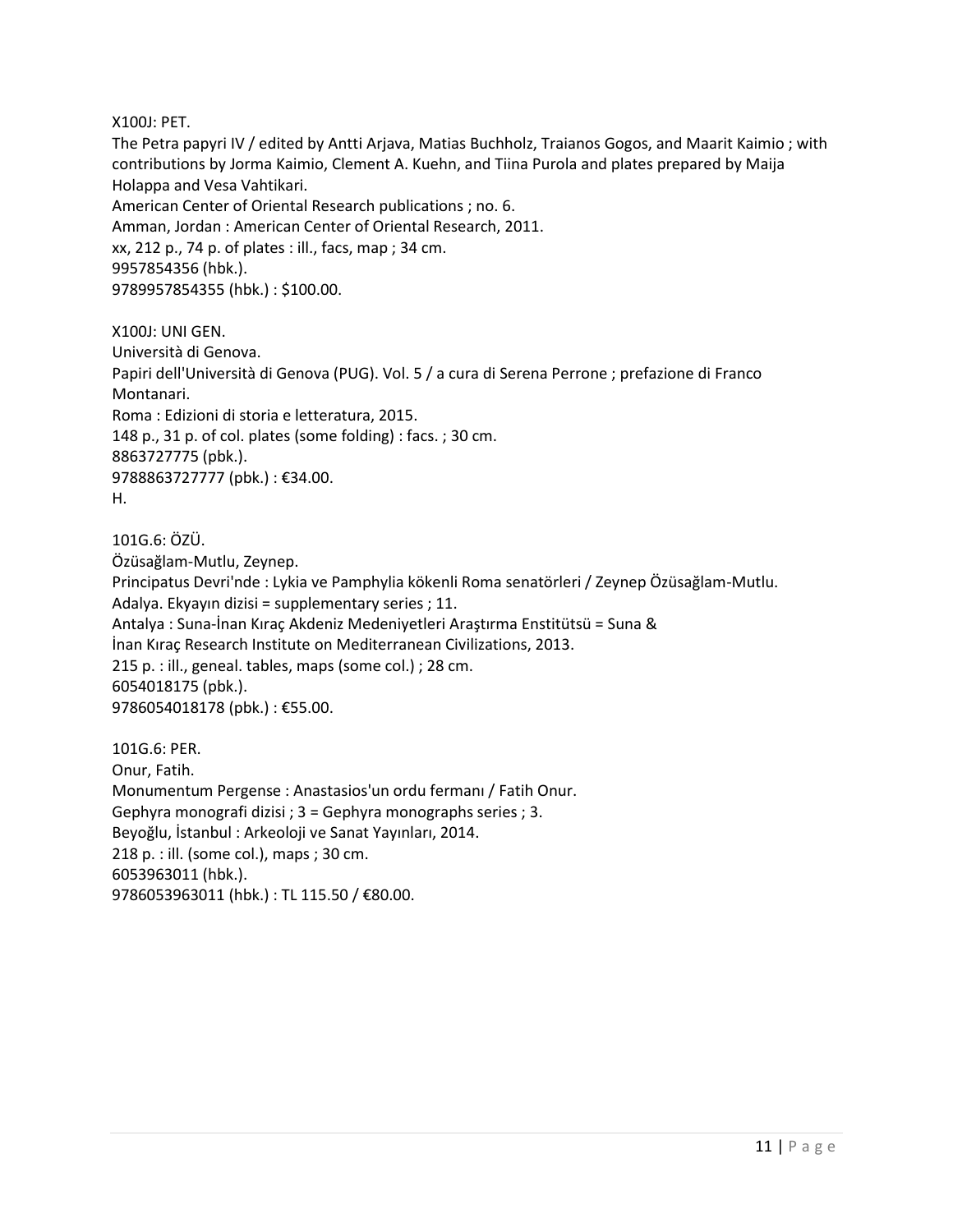101H.1: COR. Cordella, Romano. Parole su pietre : epigrafia e storia nella Sabina settentrionale di età romana / Romano Cordella - Nicola Criniti. Biblioteca della Deputazione di storia patria per l'Umbria ; 15. Perugia : Deputazione di storia patria per l'Umbria, 2014. l, 244 p., 2 leaves of plates, [60] p. of plates : ill., facs, maps ; 24 cm. 8895331419 (pbk.). 9788895331416 (pbk.) : €30.00. R.

101K: LUK. Lukits, Rainer. Der Schiedsspruch des C. Helvidius Priscus (CIL IX 2827) / Rainer Lukits. Linzer Archäologische Forschungen. Sonderheft ; 51. Linz : [Nordico Stadtmuseum Linz], 2015. 248 p. : ill., maps, plans ; 26 cm. 3854845995 (pbk.). 9783854845997 (pbk.): €9.80.

101K: PEY.

La loi agraire de 643 a.u.c. (111 avant J.-C.) et l'Afrique / présentation, essai de restitution (lignes 43-95), traduction et notes par Jean Peyras. Institut des sciences et techniques de l'Antiquité. Besançon : Presses universitaires de Franche-Comté, 2015. 141 p. : col. maps, plans ; 22 cm. 2848675128 (pbk.). 9782848675121 (pbk.) : €19.00.

ST.8. Opus doliare Tiberinum : atti delle giornate di studio (Viterbo 25-26 ottobre 2012 / a cura di Marcello Spanu. Daidalos / Studi e ricerche del Dipartimento di scienze del mondo antico ; 15. Viterbo : Università degli studi della Tuscia, 2015. 311 p. : ill., maps, plans ; 30 cm. 8897516289 (pbk.). 9788897516286 (pbk.).

## <span id="page-11-0"></span>102-116: PREHISTORY, ARCHAEOLOGY AND TOPOGRAPHY

X102C: ARC. Verzeichnisse und Indices / von Gerhard Jöhrens, Eveline Jöhrens und Christa Sandner-Behringer. Archaeologia Homerica ; Bd. 4, Kap. YZ. Göttingen : Vandenhoeck et Ruprecht, 2015. vi, 444 p. ; 25 cm. 352525444X (pbk.). 9783525254448 (pbk.) : €89.99.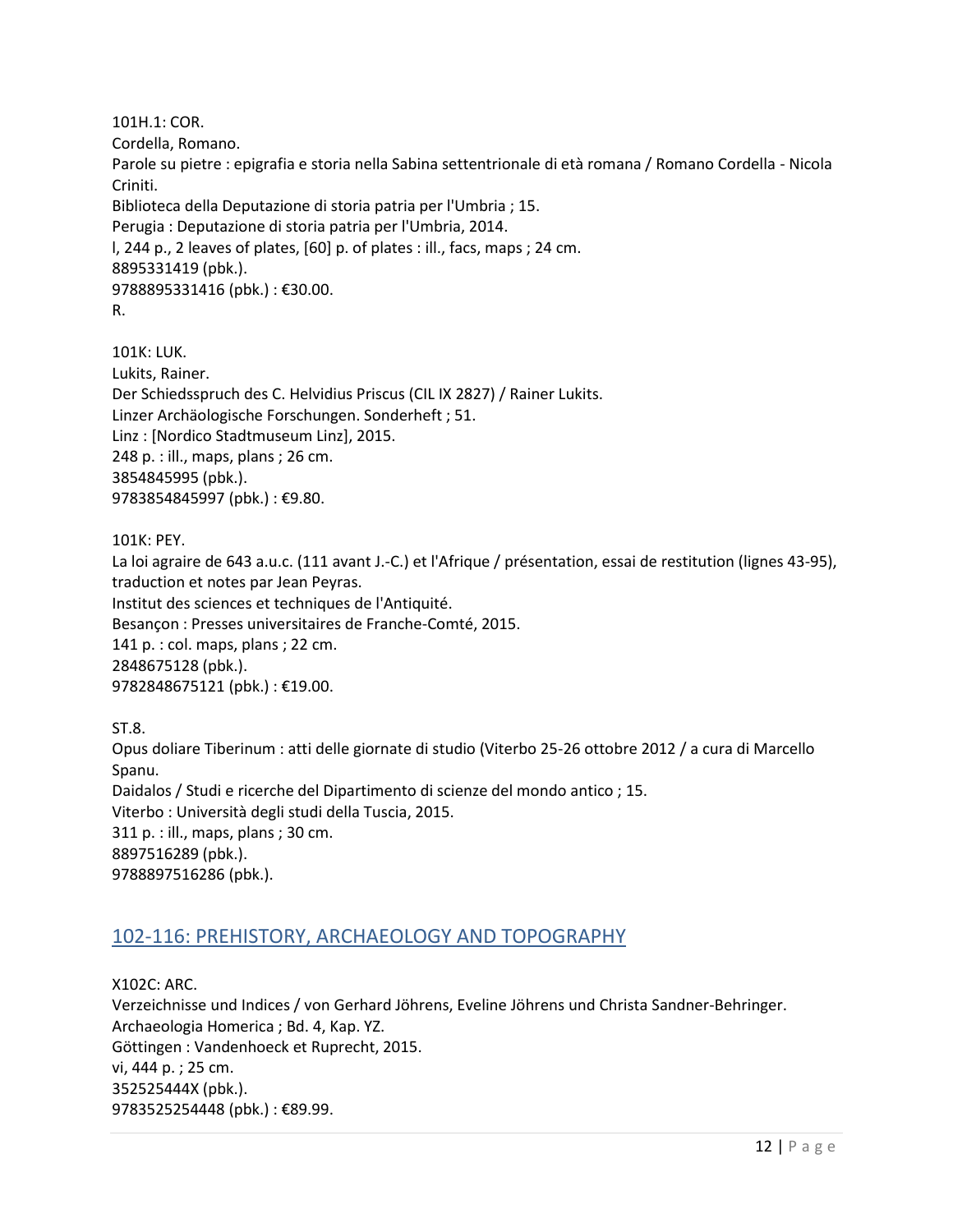#### ST.3.

The phenomena of cultural borders and border cultures across the passage of time : from the Bronze Age to late antiquity : proceedings of the international conference, dedicated to the 375th anniversary of Universitas Tyrnaviensis, Trnava, 22-24 October 2010 / editors Mária Novotná ... [et al.]. Anodos, studies of the ancient world ; 10/2010.

Trnava : Trnavská univerzita, Filozofická fakulta, 2011. 340 p. : ill. ; 30 cm. 8080825009 (pbk.). 9788080825003 (pbk.) : €30.00.

#### 104E: PED.

On sea and ocean : new research in Phoenician seafaring ; Proceedings of the symposium held in Marburg, June 23 - 25, 2011 at Archäologisches Seminar, Philipps-Universität Marburg / Ralph K. Pedersen (ed.). Marburger Beiträge zur Archäologie ; Bd. 2. Marburg : Eigenverlag des Archäologischen Seminars der Philipps-Universität, 2015. ix, 129 p. : ill. (some col.), maps ; 31 cm. 3818505160 (hbk.). 9783818505165 (hbk.) : €69.00.

X105A: XEL.

Ritual, religion and reason : studies in the ancient world in honour of Paolo Xella / edited by Oswald Loretz, Sergio Ribichini, Wilfred G. E. Watson and José Á. Zamora. Alter Orient und Altes Testament ; Bd. 404. Münster : Ugarit-Verlag, 2013. xxxii, 677 p. : ill., 1 port. ; 25 cm. 386835087X (hbk.). 9783868350876 (hbk.) : €135.00.

106C: BRI. Bridges, Emma. Imagining Xerxes : ancient perspectives on a Persian king / Emma Bridges. Bloomsbury studies in classical reception. London ; New York : Bloomsbury Academic, an imprint of Bloomsbury Publishing Plc, 2015. xi, 233 p. ; 24 cm. 1472514270 (hbk.). 9781472514271 (hbk.) : £65.00. 9781472511379 (ePDF). 9781472511324 (ePub). H.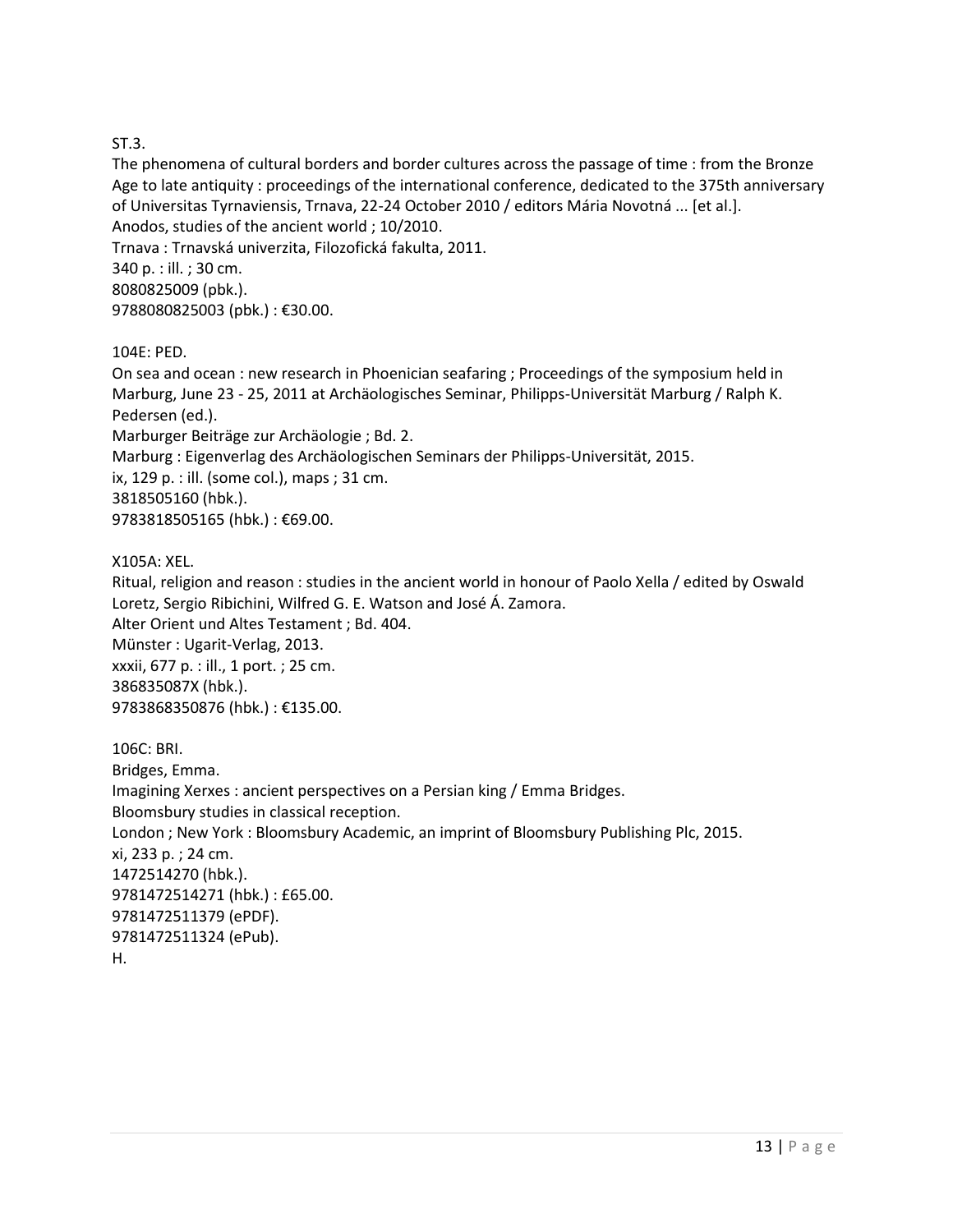106C: STO. Stoneman, Richard. Xerxes : a Persian life / Richard Stoneman. New Haven ; London : Yale University Press, 2015. ix, 275 p., [24] p. of plates : ill., geneal. tables, maps ; 25 cm. 0300180071 (hbk.). 9780300180077 (hbk.) : £25.00. H.

X107B: CON.

28. araştırma sonuçları toplantısı : 24 - 28 mayıs 2010, Istanbul / T.C. Kültür ve Turizm Bakanlığı, Kültür Varlıkları ve Müzeler Genel Müdürlüğü ; [yayına hazırlayanlar, A. Naci Toy, Candaş Keskin]. T.C. Kültür ve Turizm Bakanlığı Yayınları ; Yayın no. 3266. Kültür Varlıkları ve Müzeler Genel Müdürlüğü ; Yayın no. 148. Ankara : Allâme Tanıtım & Matbaacılık Hizmetleri, 2011. 3 v. (476, 476, 475 p.) : ill., maps, plans ; 24 cm. 1017-7663.

X107B: CON.

29. araştırma sonuçları toplantısı : 23 - 28 mayıs 2011, Malatya / T.C. Kültür ve Turizm Bakanlığı, Kültür Varlıkları ve Müzeler Genel Müdürlüğü ; [yayına hazırlayan Adil Özme].

T.C. Kültür ve Turizm Bakanlığı Yayınları ; Yayın no. 3387.

Kültür Varlıkları ve Müzeler Genel Müdürlüğü ; Yayın no. 153.

Ankara : Kalkan Matbaacılık San. Tic. ve Ltd. Şti, 2013.

3 v. (v, 513, v, 469, v, 481 p.) : ill., maps, plans ; 24 cm.

1017-7663.

X107B: CON.

30. araştırma sonuçları toplantısı : 28 mayıs - 1 Haziran 2012, Çorum / T.C. Kültür ve Turizm Bakanlığı, Kültür Varlıkları ve Müzeler Genel Müdürlüğü ; [yayına hazırlayan Dr. Adil Özme].

T.C. Kültür ve Turizm Bakanlığı Yayınları.

Kültür Varlıkları ve Müzeler Genel Müdürlüğü ; Yayın no. 157.

Çorum : Pegasus Görsel Iletişim Hizmetleri, 2013.

2 v. (367, 381 p.) : ill., maps, plans ; 24 cm.

1017-7663.

#### X107B: CON.

31. araştırma sonuçları toplantısı : 27 - 31 mayıs 2013, Muğla / T.C. Kültür ve Turizm Bakanlığı, Kültür Varlıkları ve Müzeler Genel Müdürlüğü ; [yayına hazırlayan Dr. Adil Özme]. T.C. Kültür ve Turizm Bakanlığı Yayınları. Kültür Varlıkları ve Müzeler Genel Müdürlüğü ; Yayın no. 164. Muğla : Muğla Sıtkı Koçman Üniversitesi Basımevi, 2014. 2 v. (428, 436 p.) : ill., maps, plans ; 24 cm. 1017-7663.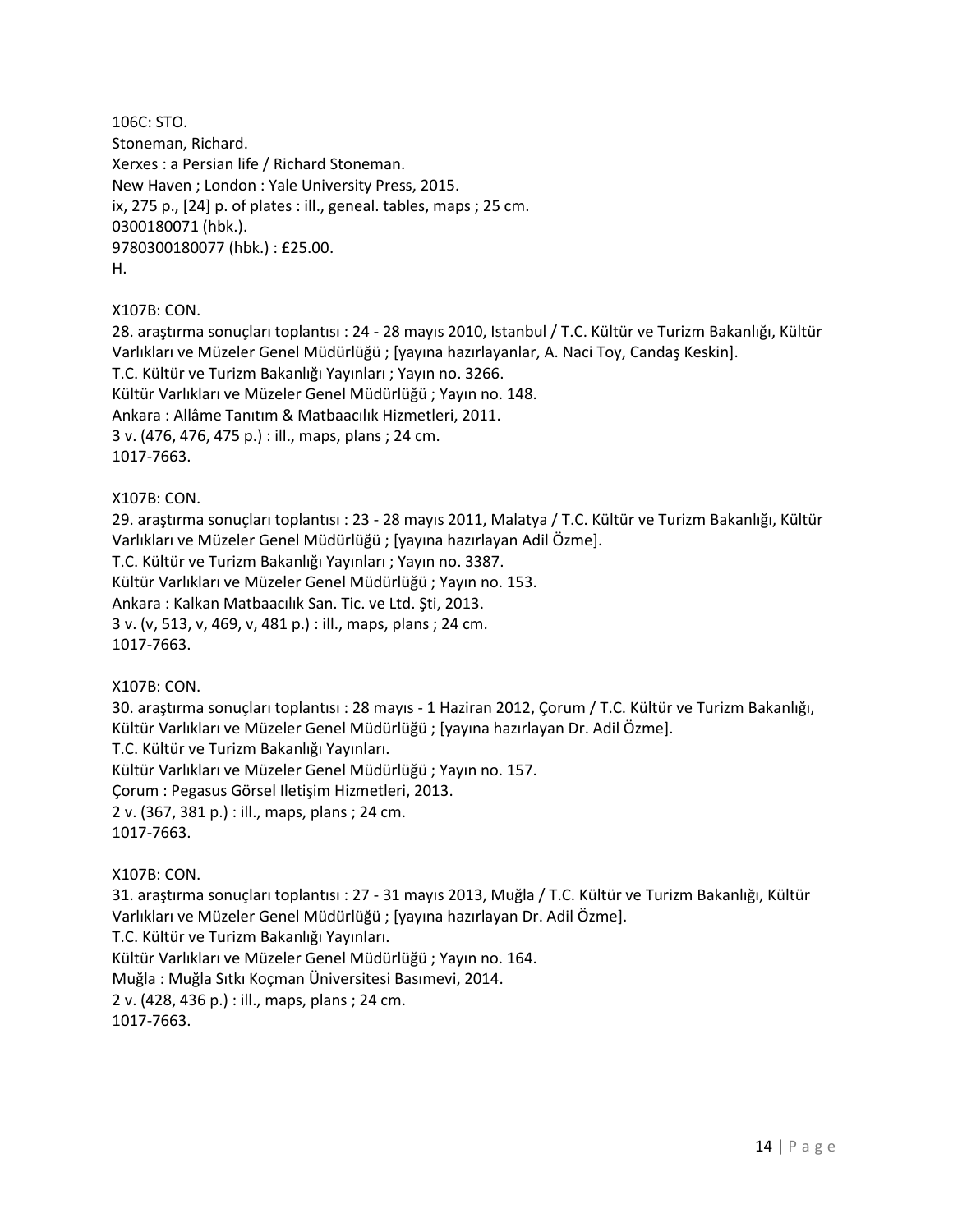32. araştırma sonuçları toplantısı : 02-06 Haziran 2014, Gaziantep / T.C. Kültür ve Turizm Bakanlığı, Kültür Varlıkları ve Müzeler Genel Müdürlüğü ; [yayına hazırlayanlar Dr. Adil Özme]. T.C. Kültür ve Turizm Bakanlığı Yayınları ; Yayın no. 3445. Kültür Varlıkları ve Müzeler Genel Müdürlüğü ; Yayın no. 168. Ankara : Ismail Aygül Ofset Matbaacılık San. Tic. Ltd. Şti., [2014]. 2 v. (vii, 572, vii, 540 p.) : ill., maps, plans ; 24 cm. 1017-7663.

#### X107B: CON.

26. arkeometri sonuçları toplantısı : 24 - 28 mayıs 2010, Istanbul / T.C. Kültür ve Turizm Bakanlığı, Kültür Varlıkları ve Müzeler Genel Müdürlüğü ; [yayına hazırlayanlar, A. Naci Toy, Dr. Haydar Dönmez, Ömer Ötgün].

T.C. Kültür ve Turizm Bakanlığı Yayınları ; Yayın no. 3268. Kültür Varlıkları ve Müzeler Genel Müdürlüğü ; Yayın no. 149. Ankara : Allâme Tanıtım & Matbaacılık Hizmetleri, 2011. [iv], 377 p. : ill., maps, plans ; 24 cm. 1017-7671.

#### X107B: CON.

27. arkeometri sonuçları toplantısı : 23 - 28 mayıs 2011, Malatya / T.C. Kültür ve Turizm Bakanlığı, Kültür Varlıkları ve Müzeler Genel Müdürlüğü ; [yayına hazırlayanlar, Dr. Haydar Dönmez, Ömer Ötgün].

T.C. Kültür ve Turizm Bakanlığı Yayınları ; Yayın no. 3386.

Kültür Varlıkları ve Müzeler Genel Müdürlüğü ; Yayın no. 154.

Ankara : Kalkan Matbaacılık San. Tic. ve Ltd. Şti, 2013.

[v], 423 p. : ill., maps, plans ; 24 cm.

1017-7671.

#### X107B: CON.

28. arkeometri sonuçları toplantısı : 28 mayıs - 1 Haziran 2012, Çorum / T.C. Kültür ve Turizm Bakanlığı, Kültür Varlıkları ve Müzeler Genel Müdürlüğü ; [yayına hazırlayanlar, Dr. Haydar Dönmez, Ömer Ötgün]. T.C. Kültür ve Turizm Bakanlığı Yayınları.

Kültür Varlıkları ve Müzeler Genel Müdürlüğü ; Yayın no. 158.

Çorum : Pegasus Görsel Iletişim Hizmetleri, 2013.

236 p. : ill., maps, plans ; 24 cm.

1017-7671.

#### X107B: CON.

29. arkeometri sonuçları toplantısı : 27 - 31 mayıs 2013, Muğla / T.C. Kültür ve Turizm Bakanlığı, Kültür Varlıkları ve Müzeler Genel Müdürlüğü ; [yayına hazırlayan Dr. Haydar Dönmez].

T.C. Kültür ve Turizm Bakanlığı Yayınları.

Kültür Varlıkları ve Müzeler Genel Müdürlüğü ; Yayın no. 165.

Muğla : Muğla Sıtkı Koçman Üniversitesi Basımevi, 2014.

227 p. : ill., maps, plans ; 24 cm.

1017-7671.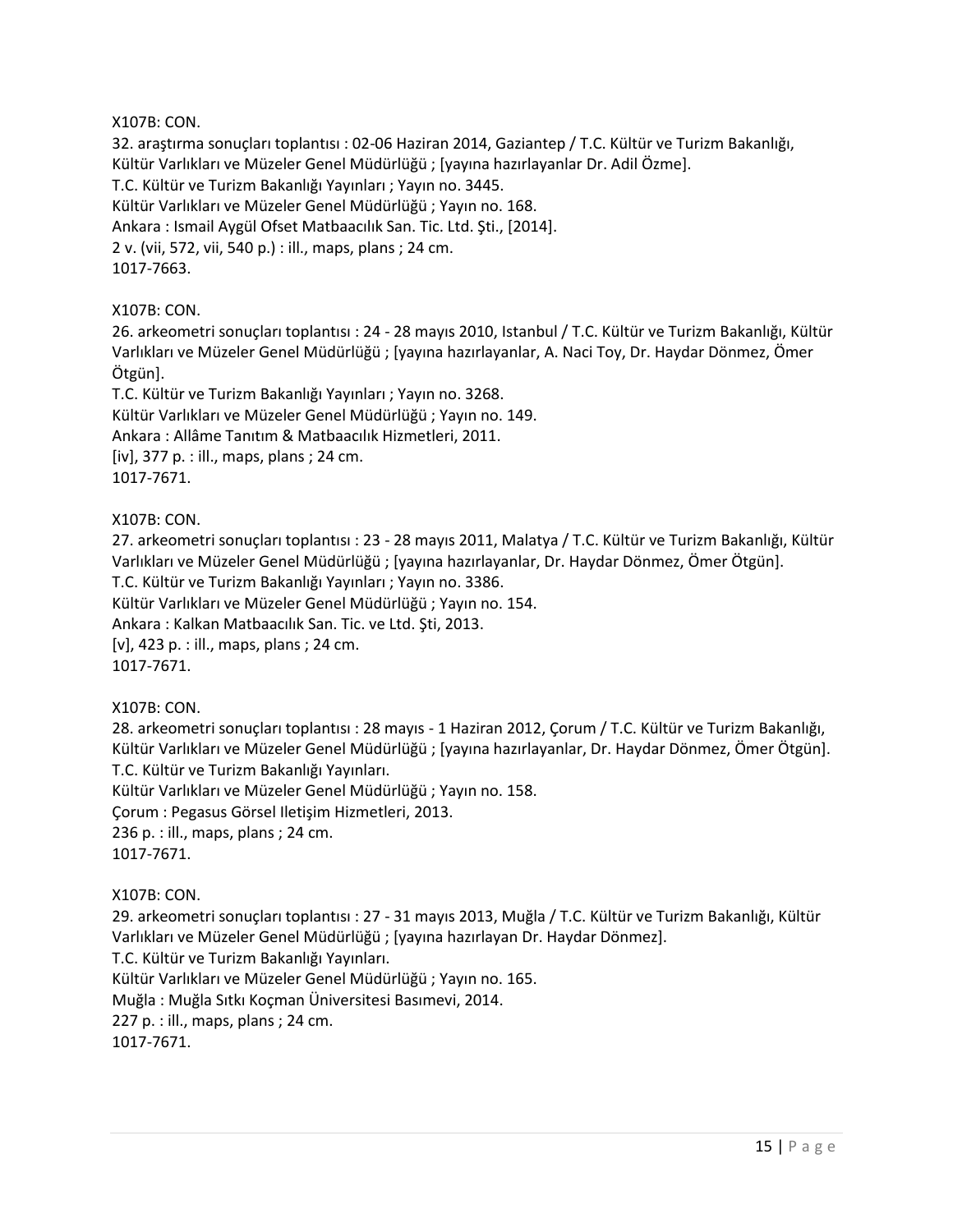30. arkeometri sonuçları toplantısı : 02-06 Haziran 2014, Gaziantep / T.C. Kültür ve Turizm Bakanlığı, Kültür Varlıkları ve Müzeler Genel Müdürlüğü ; [yayına hazırlayanlar Dr. Haydar Dönmez]. T.C. Kültür ve Turizm Bakanlığı Yayınları ; Yayın no. 3445. Kültür Varlıkları ve Müzeler Genel Müdürlüğü ; Yayın no. 169. Ankara : Ismail Aygül Matbaacılık San. Tic. ve Ltd. Şti., [2014]. vi, 258 p. : ill., maps, plans ; 24 cm. 1017-7671.

#### X107B: CON.

32. kazı sonuçları toplantısı : 24 - 28 mayıs 2010, Istanbul / T.C. Kültür ve Turizm Bakanlığı, Kültür Varlıkları ve Müzeler Genel Müdürlüğü ; [yayına hazırlayanlar, A. Naci Toy, Dr. Haydar Dönmez, Ömer Ötgün].

T.C. Kültür ve Turizm Bakanlığı Yayınları ; Yayın no. 3267. Kültür Varlıkları ve Müzeler Genel Müdürlüğü ; Yayın no. 147. Ankara : Allâme Tanıtım & Matbaacılık Hizmetleri, 2011. 4 v. ([iv], 474, [iv], 475, [iv], 476, [iv], 476 p.) : ill., maps, plans ; 24 cm. 1017-7655.

#### X107B: CON.

33. kazı sonuçları toplantısı : 23 - 28 mayıs 2011, Malatya / T.C. Kültür ve Turizm Bakanlığı, Kültür Varlıkları ve Müzeler Genel Müdürlüğü ; [yayına hazırlayanlar, Dr. Haydar Dönmez, Ömer Ötgün]. T.C. Kültür ve Turizm Bakanlığı Yayınları ; Yayın no. 3388.

Kültür Varlıkları ve Müzeler Genel Müdürlüğü ; Yayın no. 155.

Ankara : Kalkan Matbaacılık San. Tic. ve Ltd. Şti, 2013.

4 v. (v, 553, v, 587, v, 549, v, 603 p.) : ill., maps, plans ; 24 cm. 1017-7655.

#### X107B: CON.

34. kazı sonuçları toplantısı : 28 mayıs - 1 Haziran 2012, Çorum / T.C. Kültür ve Turizm Bakanlığı, Kültür Varlıkları ve Müzeler Genel Müdürlüğü ; [yayına hazırlayan Dr. Haydar Dönmez].

T.C. Kültür ve Turizm Bakanlığı Yayınları.

Kültür Varlıkları ve Müzeler Genel Müdürlüğü ; Yayın no. 159.

Çorum : Pegasus Görsel Iletişim Hizmetleri, 2013.

3 v. (430, 473, 474 p.) : ill., maps, plans ; 24 cm.

1017-7655.

#### X107B: CON.

35. kazı sonuçları toplantısı : 27 - 31 mayıs 2013, Muğla / T.C. Kültür ve Turizm Bakanlığı, Kültür Varlıkları ve Müzeler Genel Müdürlüğü ; [yayına hazırlayan Dr. Haydar Dönmez].

T.C. Kültür ve Turizm Bakanlığı Yayınları.

Kültür Varlıkları ve Müzeler Genel Müdürlüğü ; Yayın no. 163.

Muğla : Muğla Sıtkı Koçman Üniversitesi Basımevi, 2014.

3 v. (504, 480, 547 p.) : ill., maps, plans ; 24 cm.

1017-7655.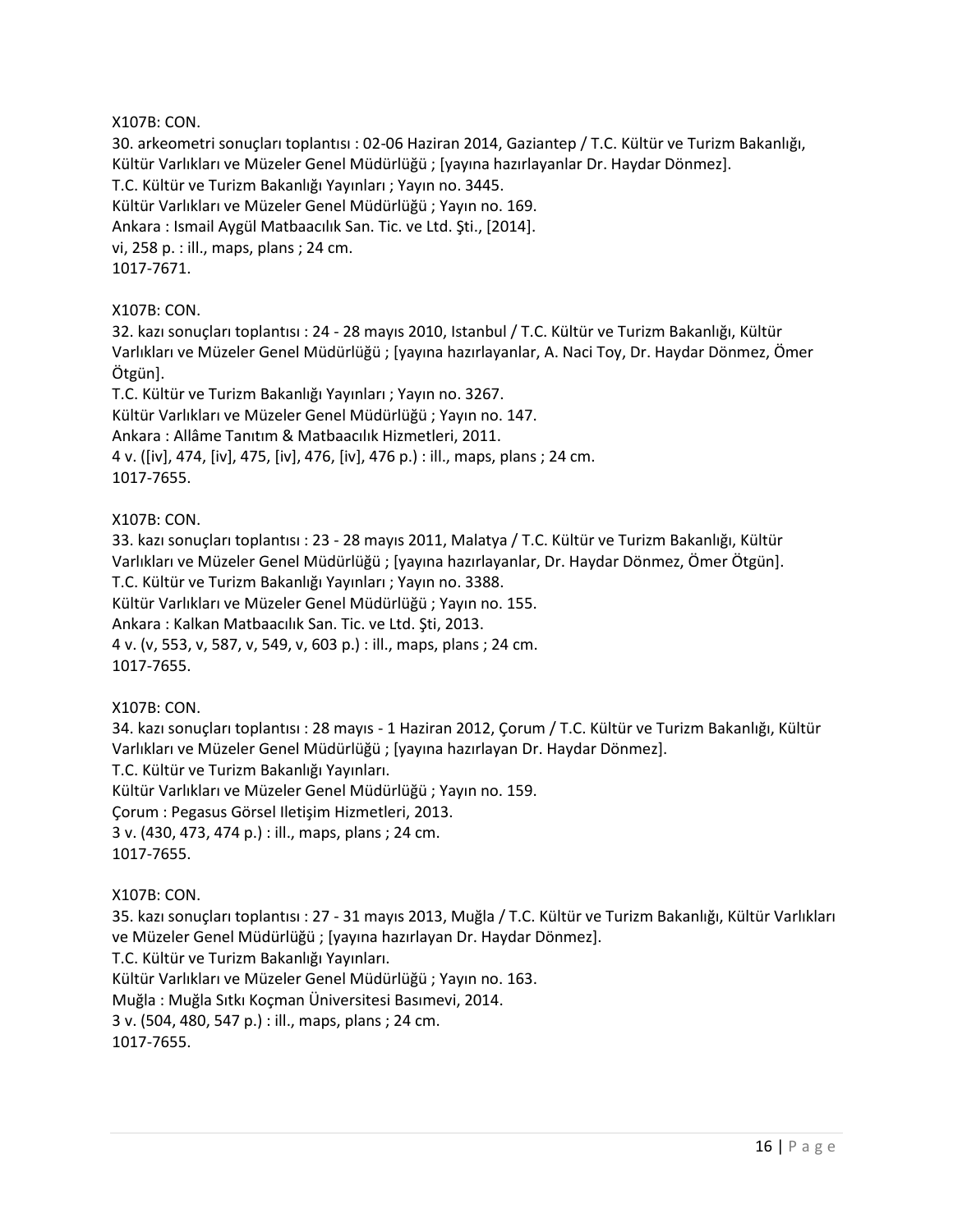36. kazı sonuçları toplantısı : 02-06 Haziran 2014, Gaziantep / T.C. Kültür ve Turizm Bakanlığı, Kültür Varlıkları ve Müzeler Genel Müdürlüğü ; [yayına hazırlayanlar Dr. Haydar Dönmez]. T.C. Kültür ve Turizm Bakanlığı Yayınları ; Yayın no. 3446. Kültür Varlıkları ve Müzeler Genel Müdürlüğü ; Yayın no. 167. Ankara : Ismail Aygül Ofset Matbaacılık San. Tic. Ltd. Şti., 2014. 3 v. (vii, 655, vii, 697, vii, 717 p.) : ill., maps, plans ; 24 cm. 1017-7655.

#### X107B: CON.

19. Müze Çalışmaları ve Kurtarma Kazıları Sempozyumu : 29.04 - 01.05.2010, Ordu / T.C. Kültür ve Turizm Bakanlığı, Kültür Varlıkları ve Müzeler Genel Müdürlüğü ; [yayına hazırlayan A. Naci Toy, Candaş Keskin].

T.C. Kültür ve Turizm Bakanlığı Yayınları ; Yayın no. 3269. Kültür Varlıkları ve Müzeler Genel Müdürlüğü ; Yayın no. 150. Ankara : Ismail Aygül Ofset Matbaacılık, 2011. [iv], 377 p. : ill., maps, plans ; 24 cm. 1300-5626.

#### X107B: CON.

20. Müze Çalışmaları ve Kurtarma Kazıları Sempozyumu : 25 - 29 Nisan 2011, Side / T.C. Kültür ve Turizm Bakanlığı, Kültür Varlıkları ve Müzeler Genel Müdürlüğü ; [yayına hazırlayan Dr. Adil Özme].

T.C. Kültür ve Turizm Bakanlığı Yayınları ; Yayın no. 3390.

Kültür Varlıkları ve Müzeler Genel Müdürlüğü ; Yayın no. 152.

Ankara : Kalkan Matbaacılık San. Tic. ve Ltd. Şti, 2013.

[iv], 269 p. : ill., maps, plans ; 24 cm.

1300-5626.

#### X107B: CON.

21. Müze Çalışmaları ve Kurtarma Kazıları Sempozyumu : 01 - 05 Nisan 2012, Marmaris / T.C. Kültür ve Turizm Bakanlığı, Kültür Varlıkları ve Müzeler Genel Müdürlüğü ; [yayına hazırlayan Dr. Adil Özme]. T.C. Kültür ve Turizm Bakanlığı Yayınları ; Yayın no. 3389.

Kültür Varlıkları ve Müzeler Genel Müdürlüğü ; Yayın no. 156.

[Ankara] : ÖzeI Matbaacılık, c[2013].

[iii], 200 p. : ill., plans ; 24 cm. 1300-5626.

#### X107B: CON.

22. Müze Çalışmaları ve Kurtarma Kazıları Sempozyumu : 14-17 Kasım 2013, Adana / T.C. Kültür ve Turizm Bakanlığı, Kültür Varlıkları ve Müzeler Genel Müdürlüğü ; [yayına hazırlayan Dr. Adil Özme]. T.C. Kültür ve Turizm Bakanlığı Yayınları ; Yayın no. 3411.

Kültür Varlıkları ve Müzeler Genel Müdürlüğü ; Yayın no. 166.

[Ankara] : I. Aygül Ofset Mat. Ltd. Şti., [2014].

[iv], 496 p. : ill., maps, plans ; 24 cm.

1300-5626.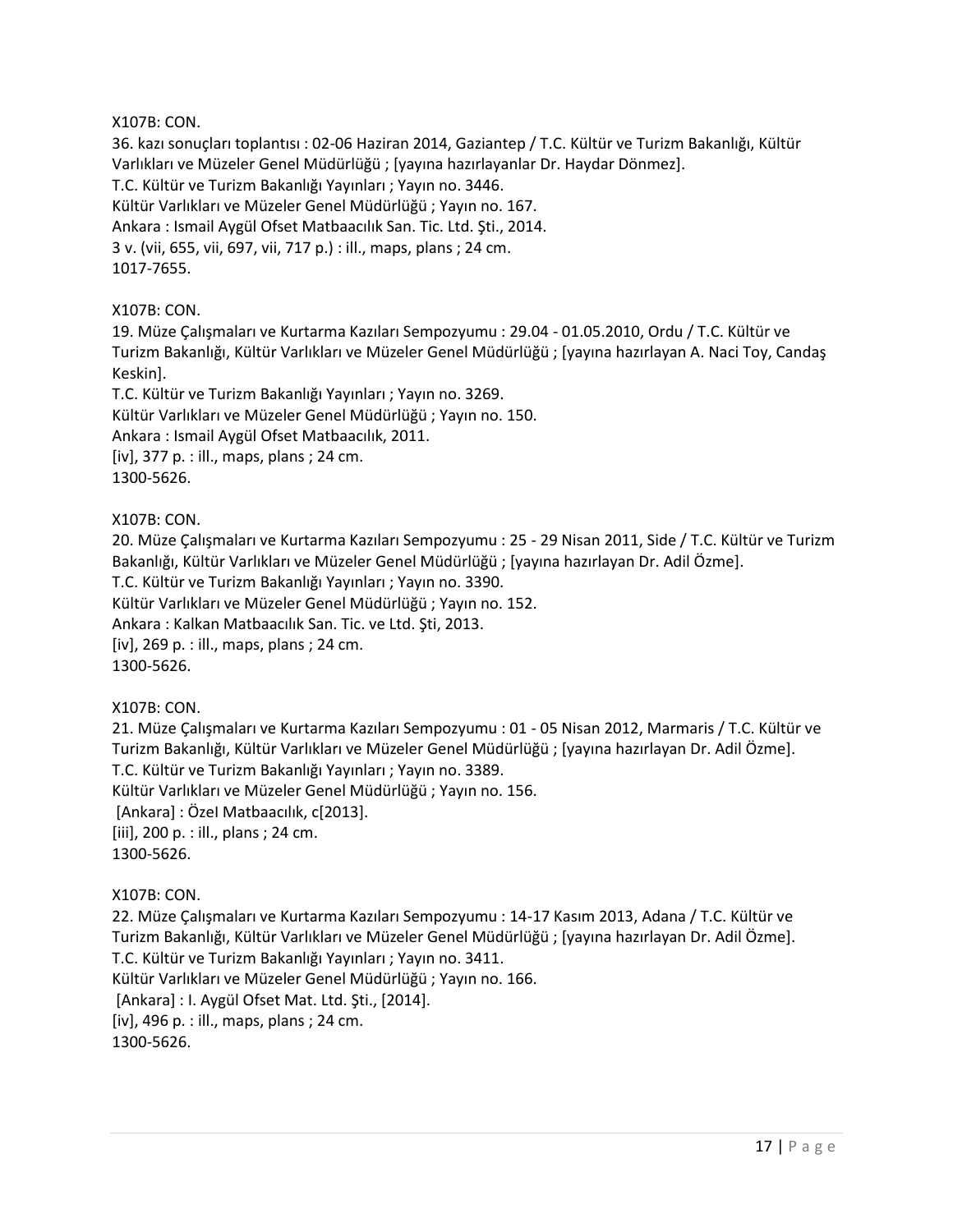23. Müze Çalışmaları ve Kurtarma Kazıları Sempozyumu : 04 - 07 Mayıs 2014, Mardin / T.C. Kültür ve Turizm Bakanlığı, Kültür Varlıkları ve Müzeler Genel Müdürlüğü ; [yayına hazırlayan Dr. Adil Özme]. T.C. Kültür ve Turizm Bakanlığı Yayınları ; Yayın no. 3446. Kültür Varlıkları ve Müzeler Genel Müdürlüğü ; Yayın no. 170. [Ankara] : Merkez Repro Basim Yayin Ltd. Şti., c[2014]. [vi], 482 p. : ill., maps, plans ; 24 cm. 1300-5626.

107C.8: HEI. Heinle, Melanie. Der Lykische Weg - der Antike auf der Spur : ein archäologisch-historischer Führer zu den Ruinenstätten entlang des lykischen Weges / Melanie Heinle. Wien : Phoibos, 2014. 144 p. : many ill. (chiefly col), maps, plans ; 22 cm. 3851611063 (pbk.). 9783851611069 (pbk.) : €19.90.

107D: BOG.

Deutsches Archäologisches Institut. Boğazköy-Expedition.

Hattusha-guide : a day in the Hittite capital / Deutsches Archäologisches Institut, Boğazköy-Expedition ; by Jürgen Seeher.

4. rev. ed. Istanbul : Ege Yayınları, 2011. 196 p. : ill. (some col.), maps, plans ; 21 cm. 6055607581 (pbk.). 9786055607586 (pbk.) : €20.00.

X109A: COR. Pickup, Sadie. Cypriote Antiquities in Reading : The Ure Museum at the University of Reading and the Reading Museum (Reading Borough Council) / by Sadie Pickup, Marianne Bergeron and Jennifer M. Webb ; with an introduction by Amy C. Smith. Studies in Mediterranean archaeology ; vol. 20:30. Corpus of Cypriote antiquities ; 30. Uppsala : Åströms Förlag, 2015. vii, 55 p. (incl. [19] p. of plates) : ill. ; 31 cm. 9170812012 (hbk.). 9789170812019 (hbk.) : €24.00.

H.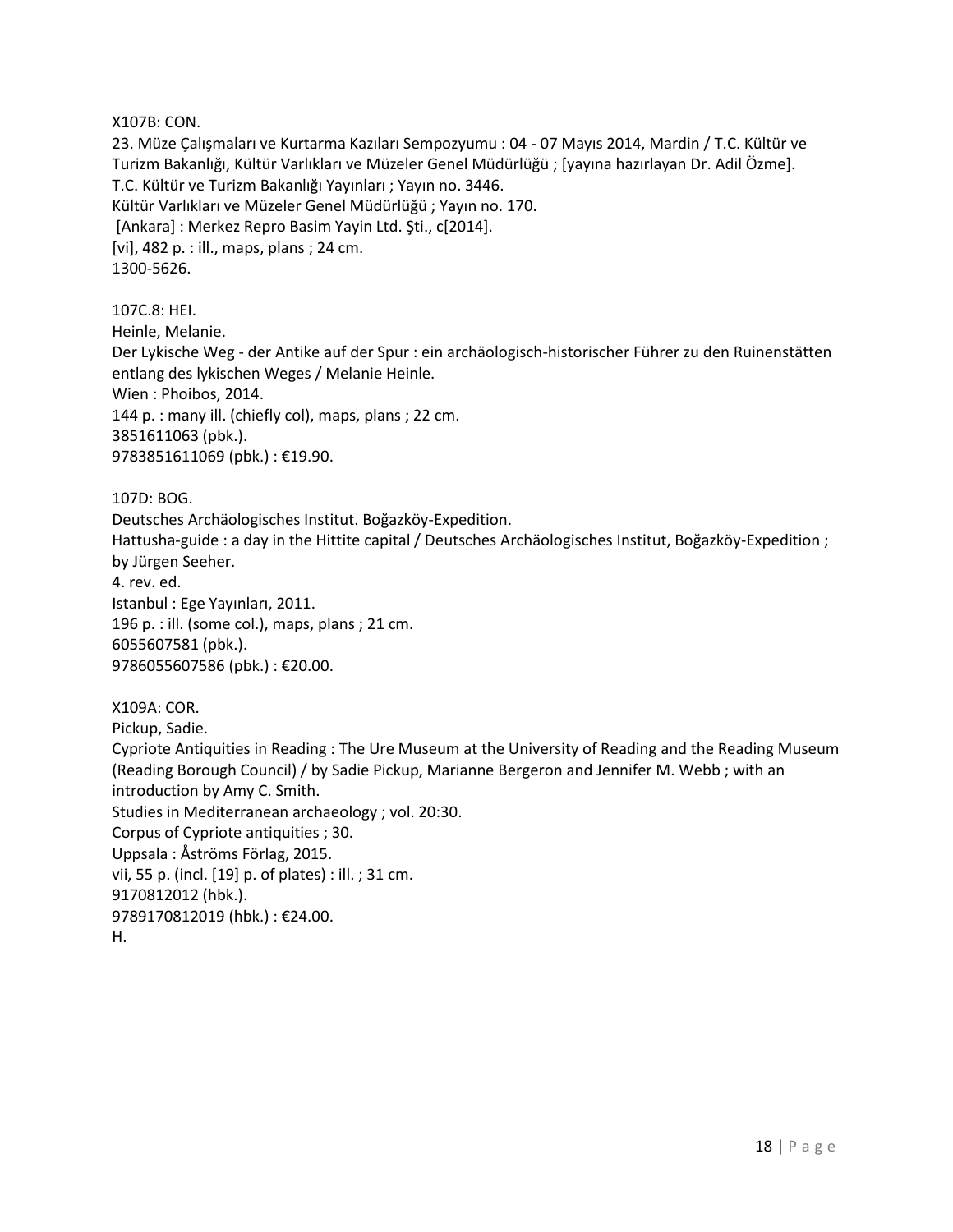X109B: PYL.

Caraher, William R. (William Rodney), 1972-

Pyla-Koutsopetria I : archaeological survey of an ancient coastal town / by William Caraher, R. Scott Moore, and David K. Pettegrew ; with contributions by Maria Andrioti, P. Nick Kardulias, Dimitri Nakassis, and Brandon Olson. American Schools of Oriental Research archaeological reports ; no. 21. Boston, MA : American Schools of Oriental Research, 2014. 330 p. : ill., maps, plans, ports ; 29 cm. 0897570693 (hbk.).

9780897570695 (hbk.) : £52.00.

109E: LEQ. Le Quéré, Enora, 1986- Les Cyclades sous l'Empire romain : histoire d'une renaissance / Enora Le Quéré. Collection "Histoire". Série "Histoire ancienne". Rennes : Presses universitaires de Rennes, 2015. 455 p., xi p. of plates : ill., maps, geneal. tables ; 24 cm. 2753540454 (pbk.). 9782753540453 (pbk.) : €23.00. R.

110B: ADP. Kos, Peter. Ad Pirum (Hrušica) e i Claustra Alpium Iuliarum / Peter Kos [; traduzione in italiano NoVa Riccardo Bertoni]. Vestnik / Zavod za varstvo kulturne dediščine Slovenije ; 26, 1. Ljubljana : Zavod za varstvo kulturne dediščine Slovenije, 2015. 136 p. : ill. (mostly col.), maps, plans, ports ; 30 cm. 961690289X (pbk.). 9789616902892 (pbk.).

X112A.3: MAN. Mangoldt, Hans von. Makedonische Grabarchitektur : die Makedonischen Kammergräber und ihre Vorläufer / Hans von Mangoldt. Tübingen : Wasmuth, 2012. 2 v. (x, 441 p., [154] p. of plates (8 folded)) : ill. (some col.), plans ; 31 cm. 3803010640 (hbk.). 9783803010643 (hbk.) : €110.00.

113C: VOL. Storia e archeologia globale, I / a cura di Giuliano Volpe. Insulae Diomedeae ; 25. Bari : Edipuglia, 2015. 144 p. : ill. (some col.), maps, plans ; 30 cm. 8872287693 (pbk.). 9788872287699 (pbk.) : €30.00.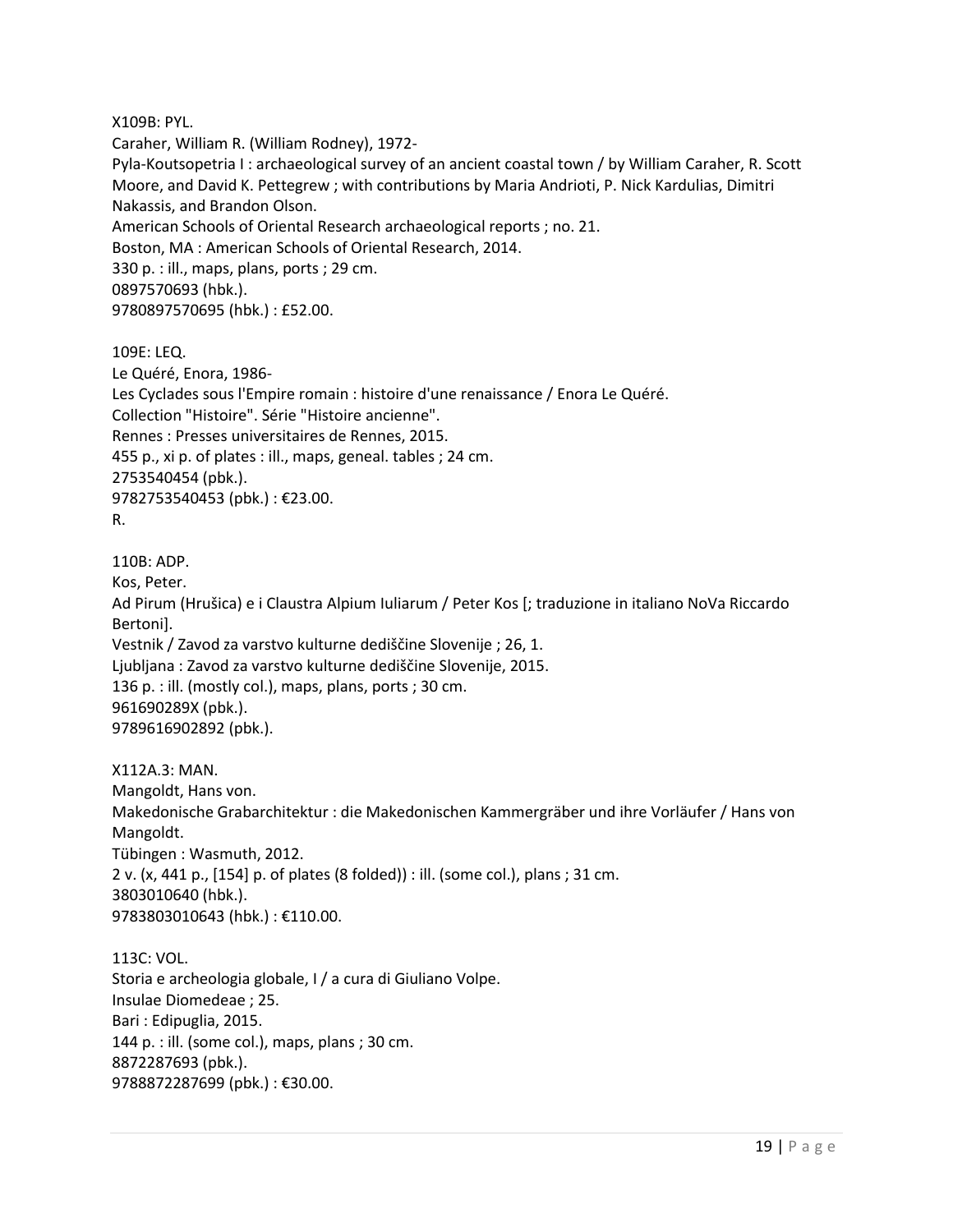113D.3: ROB. Robert, Jean-Noël. Pompéi et la Campanie antique / Jean-Noël Robert. Guide Belles lettres des civilisations ; 37. Paris : Les Belles lettres, 2015. 345 p. : ill., maps, plans ; 21 cm. 2251410546 (pbk.). 9782251410548 (pbk.) : €19.00.

113D.10: BOU.

I Vestini e il loro territorio dalla preistoria al Medioevo / a cura di Stéphane Bourdin e Vincenzo D'Ercole. Collection de l'École française de Rome ; 494. Rome : École française de Rome, 2014. 322 p., xii p. of col. plates : ill., maps, plans ; 28 cm. 2728309809 (pbk.). 9782728309801 (pbk.) : €65.00.

#### XST.17.

Ostia VI : le terme del nuotatore / con prefazione di Clementina Panella. Studi miscellanei / Sapienza Università di Roma, Dipartimento di scienze dell'Antichità, Sezione di archeologia classica etrusco-italica, cristiana e medievale ; 38. Roma : "L'Erma" di Bretschneider, 2014. viii, 481 p. : ill. (some col.), plans ; 29 cm. 8891306517 (pbk.). 9788891306517 (pbk.) : €400.00.

113F: POM MAL.

The last days of Pompeii : decadence, apocalypse, resurrection / Victoria C. Gardner Coates, Kenneth Lapatin, Jon L. Seydl ; with contributions by Mary Beard, Adrian Stähli, William St. Clair and Annika Bautz.

Los Angeles : J. Paul Getty Museum, 2012. 264 p. : ill. (chiefly col.) ; 29 cm. 1606061151 (hbk.). 9781606061152 (hbk.) : £27.95.

113F: POM SOM. Schörle, Katia. Pompéi en images = Pompeii in pictures : Giorgio Sommer / Katia Schörle. Mougins : Musée d'Art Classique de Mougins (MACM), 2015. [36] p. : ill. (chiefly col.), plans, port. ; 21 x 30 cm. 2953935754 (pbk.). 9782953935752 (pbk.).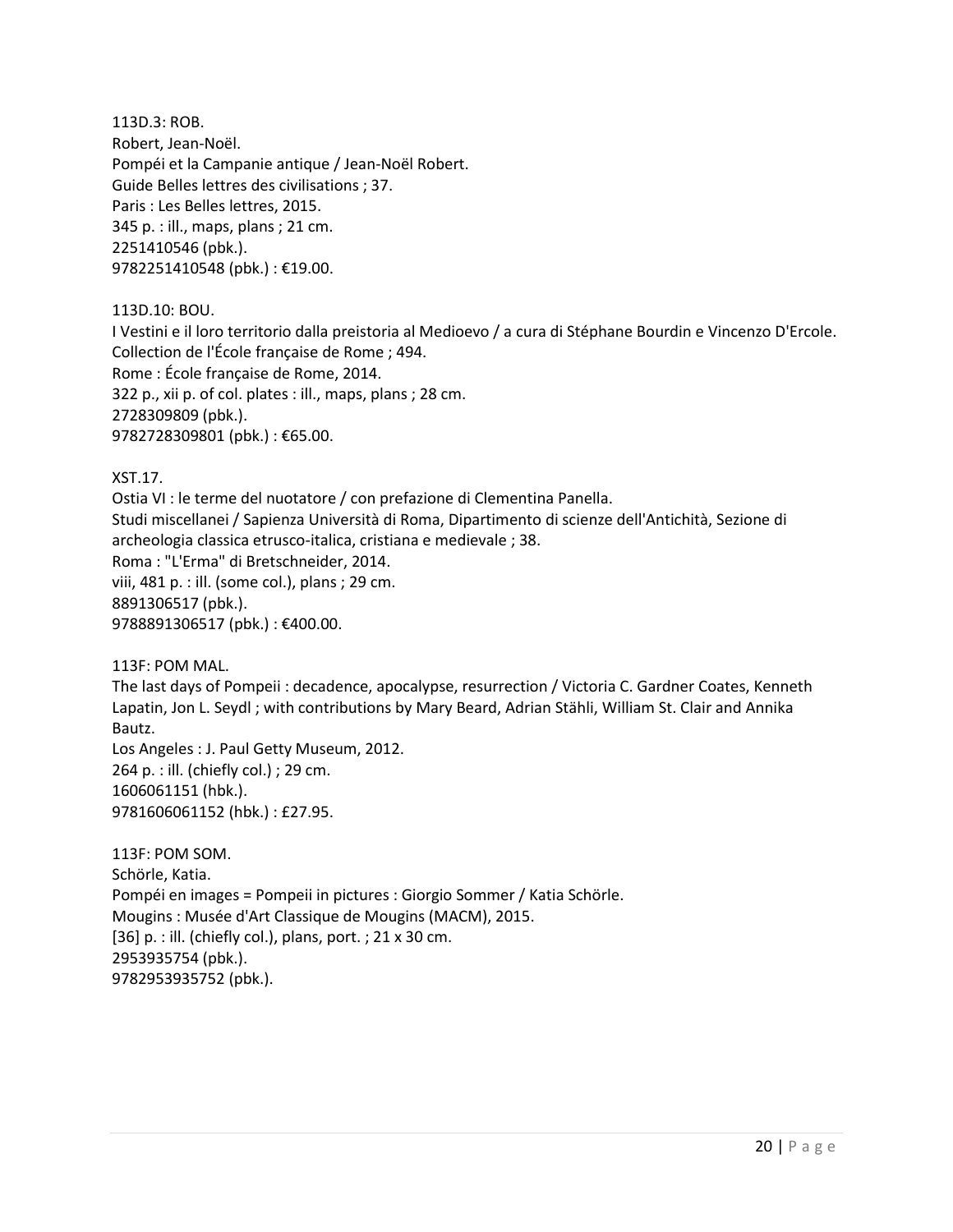X113F: TIM. Kleibrink, Marianne. Excavations at Francavilla Marittima 1991-2004 : matt-painted pottery from the Timpone della Motta. Vol. 3, The fringe style / Marianne Kleibrink. BAR international series ; 2733. Oxford : BAR, 2015. 189 p. : ill. (some col.) ; 30 cm. 1407313908 (pbk.). 9781407313900 (pbk.) : £38.00.

X113F: TIM.

Kleibrink, Marianne. Excavations at Francavilla Marittima 1991-2004 : matt-painted pottery from the Timpone della Motta. Vol. 4, The miniature style / Marianne Kleibrink. BAR international series ; 2734. Oxford : BAR, 2015. 143 p. : ill. (some col.) ; 30 cm. 1407313916 (pbk.). 9781407313917 (pbk.) : £33.00.

ST.20. Kata koryphēn phaos : studi in onore di Graziella Fiorentini. Sicilia antiqua ; 10-11. Pisa : F. Serra, 2014. 2 v. (602 p.) : ill., maps, plans ; 35 cm. 886227744X (set : hbk.). 9788862277440 (set : hbk.) : €990.00. 8862277431 (set : pbk.). 9788862277433 (set : pbk.) : €590.00.

X113Q: CAM. Uggeri, Giovanni. Camarina : storia e topografia di una colonia greca di Sicilia e del suo territorio / Giovanni Uggeri. Journal of ancient topography = Rivista di topografia antica. Supplementi ; 8. Galatina : Mario Congedo editore, 2015. 311 p. : ill., maps, plans ; 29 cm. 8867661078 (pbk.). 9788867661077 (pbk.) : €75.00.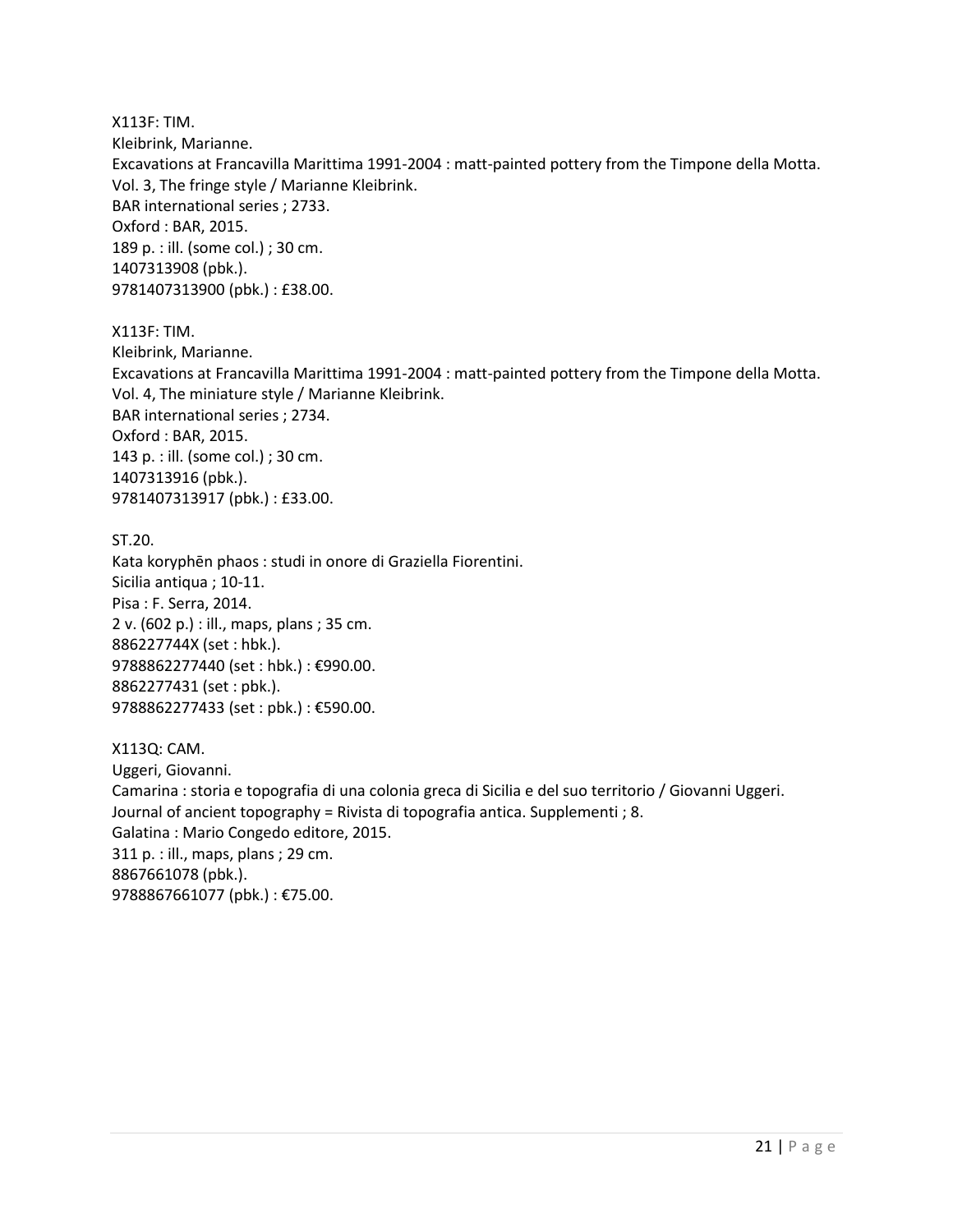113Q: PAN.

Schäfer, Thomas, 1953-

Cossyra / Thomas Schäfer, Karin Schmidt, Massimo Osanna (Hrsg.). 2, Die Ergebnisse der Grabungen auf der Akropolis von Pantelleria / S. Teresa : Der Sakralbereich / in Zusammenarbeit mit Thomas Lappi, Ingrid Laube, Frerich Schön and Hanni Töpfer ; weitere Beiträge und Mitarbeit von Geza Alföldy ... [et al.].

Tübinger archäologische Forschungen ; Bd. 10.

Rahden, Westf. : Leidorf, 2015.

2 v. (xiv, xii, 1102 p.) : ill. (some col.), maps, plans + 10 + 7 folding col. plans in pocket at rear of each vol. 3896469908 (set : hbk.).

9783896469908 (set : hbk.) : €145.00.

R.

114B: SAN. Santos Yanguas, Narciso. Asturias, los astures y la religiosidad antigua / Narciso Santos Yanguas.

Ilu. Revista de Ciencias de las religiones. Anejos ; 25.

Madrid : Publicaciones Universidad Complutense de Madrid, [2014].

571 p. : ill., maps, plans ; 24 cm.

846693491X (pbk.).

9788466934916 (pbk.) : €20.00.

114H: NAR.

Le clos de la lombarde à Narbonne : Atelier de salaisons, Thermes, Maison IX, Rue D / sous la direction de Raymond Sabrié ; avec des contributions de A. Bouet ... [et al.] ; préface de Philippe Vergain. Archéologie et histoire romaine ; 29.

Montagnac : Éditions Monique Mergoil, 2015. 408 p., 32 p. of col. plates : ill., maps, plans ; 30 cm. 2355180466 (pbk.). 9782355180460 (pbk.): €65.00. B. or R.

X115B: KOE. Boeselager, Dela von. Römische Gläser aus Gräbern an der Luxemburger Strasse in Köln : Typologie, Chronologie, Grabkontexte / Dela von Boeselager. Kölner Jahrbuch ; Bd. 45 (2012). Berlin : Gebr. Mann, 2013. 576 p. : ill. (some col.), plans ; 31 cm + 2 folding plans at beginning and end of book. 378612681X (hbk.). 9783786126812 (hbk.) : €85.00.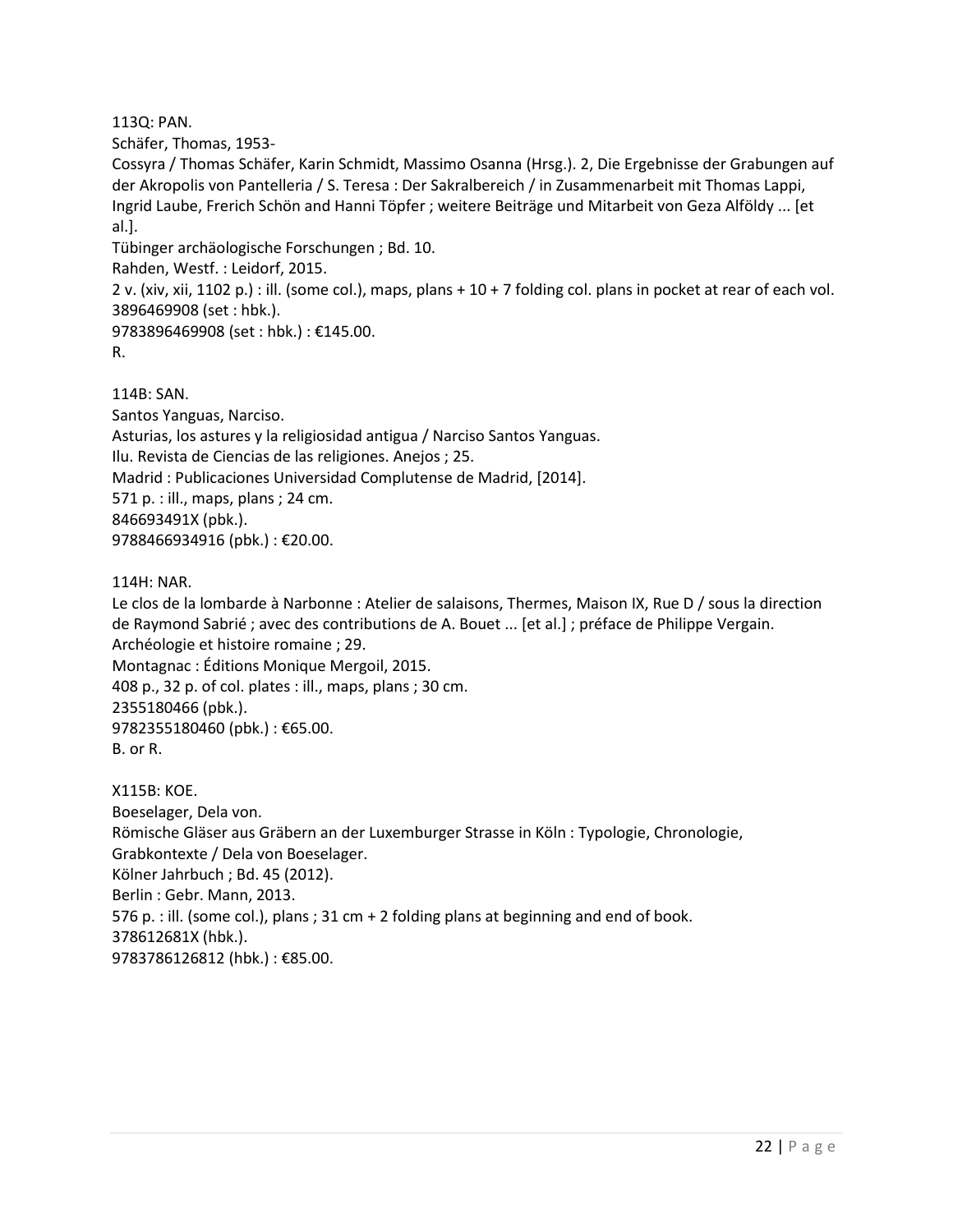115D: FAR. Farkas, István Gergő. The dislocation of the Roman Army in Raetia / István Gergő Farkas. BAR International series ; 2723. Oxford : Archaeopress, 2015. 534 p. : ill., maps, plans ; 30 cm. 1407313789 (pbk.). 9781407313788 (pbk.) : £82.80. B.

115D: RUP.

Ruprechtsberger, Erwin M. (Erwin Maria). Archäologische Forschungen (1983-2014) im Nordwesten der Provinz Norikum : (mit Schwerpunkt Oberösterreich und mit einem Ausblick auf Salzburg und Bayern) / Erwin M. Ruprechtsberger. Linzer Archäologische Forschungen. Sonderheft ; 52. Linz : [Nordico Stadtmuseum Linz], 2015. 152 p. : ill. (some col.), maps, plans ; 26 cm. 3854846002 (pbk.). 9783854846000 (pbk.): €15.60.

115J: AVE.

Bridel, Philippe.

Le sanctuaire de la Grange des Dîmes à Avenches : les temples et le péribole : étude des architectures / Philippe Bridel ; avec des contributions de Slobodan Bigović et Yves Dubois.

Cahiers d'archéologie romande de la Bibliothèque historique vaudoise ; no 156. Aventicum ; 20.

Lausanne : Cahiers d'archéologie romande, 2015.

2 v. in slip-case (256 p., 18 p. of col. folding plates) : ill., plans ; 30 cm.

2880281567 (set : pbk.).

9782880281567 (set : pbk.) : Sw.fr.98.00.

B.

115K: ARL.

Du bûcher à la tombe : [les nécropoles gallo-romaines à incinération en Wallonie] : catalogue de l'exposition organisée au Musée archéologique d'Arlon du 24 octobre 2014 au 22 mars 2015 / sous la direction de Frédéric Hanut & Denis Henrotay ; avec les contributions de Jean-Louis Antoine ... [et al.]. Namur : Institut du Patrimoine wallon, 2014.

212 p. : ill. (chiefly col.), maps, plans ; 25 cm. 2875221434 (pbk.). 9782875221438 (pbk.) : €16.00.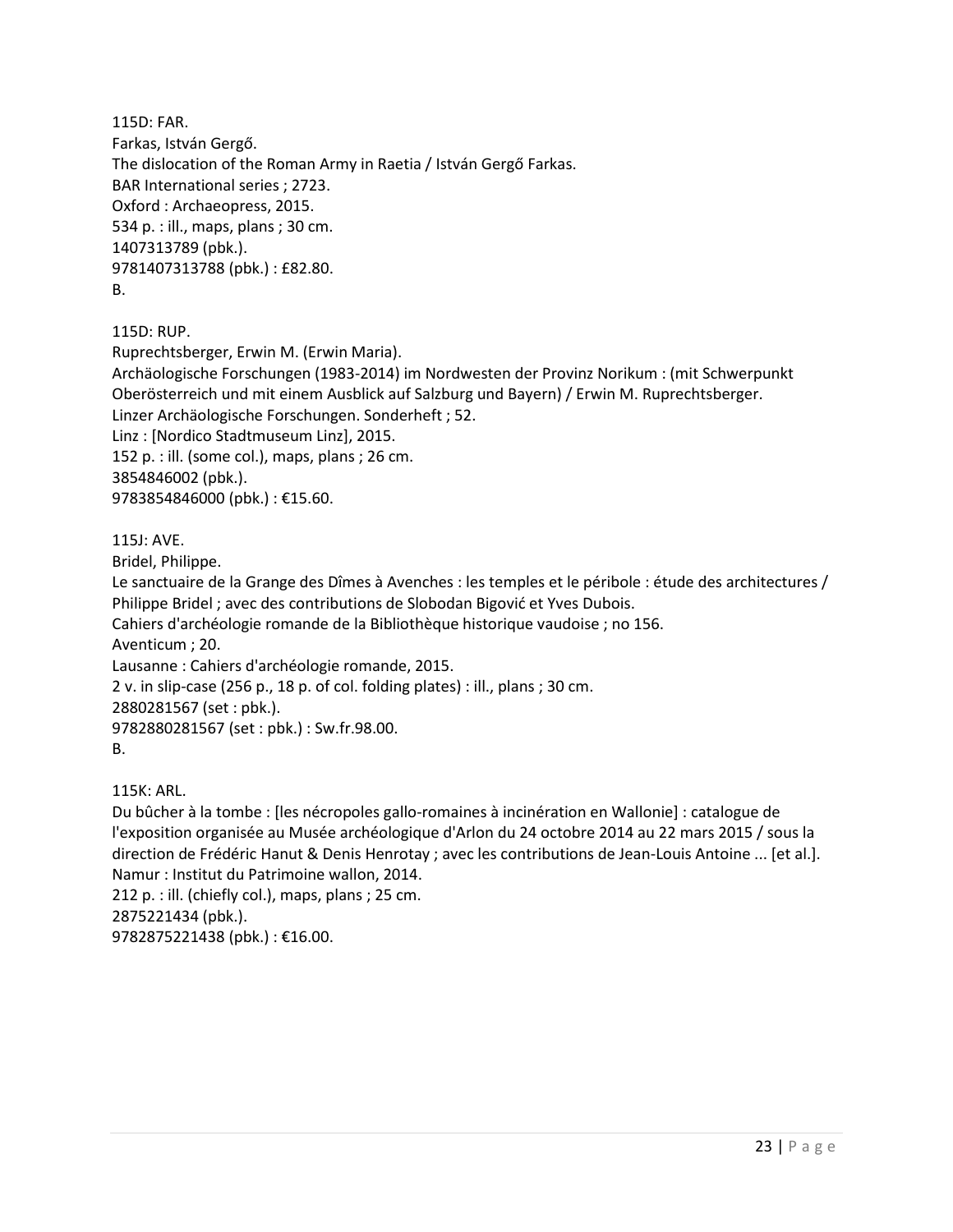116A: NAY.

Hoarding and the deposition of metalwork from the Bronze Age to the 20th century : a British perspective / edited by John Naylor, Roger Bland. BAR British series ; 615. Oxford : Archaeopress, 2015. v, 202 p. : ill. (some col.), maps ; 30 cm. 1407313835 (pbk.). 9781407313832 (pbk.) : £49.50. B.

116A: RIL. Riley, Bronwen. Journey to Britannia : from the heart of Rome to Hadrian's Wall, AD 130 / Bronwen Riley. London : Head of Zeus, 2015. 335 p. : maps, plans ; 24 cm. 1781851344 (hbk.). 9781781851340 (hbk.) : £25.00. 9781781852675 (ePub ebook). B.

116B: BER. Levick, Paula Susan, 1954- Later prehistoric and Roman landscapes on the Berkshire Downs / Paula Levick. BAR British series ; 612. Oxford : Archaeopress, 2015. xiii, 212 p. : ill. (some col.), maps, plans ; 30 cm. 1407313665 (pbk.). 9781407313665 (pbk.) : £53.90. B.

## <span id="page-23-0"></span>117-119: ANCIENT HISTORY

118C: MOO. Moore, Dudley J. In search of the classical world : an introduction to the ancient Aegean / Dudley Moore. Newcastle upon Tyne : Cambridge Scholars Publishing, 2015. xvii, 190 p. : map ; 22 cm. 1443878138 (hbk.). 9781443878135 (hbk.) : £47.99. H.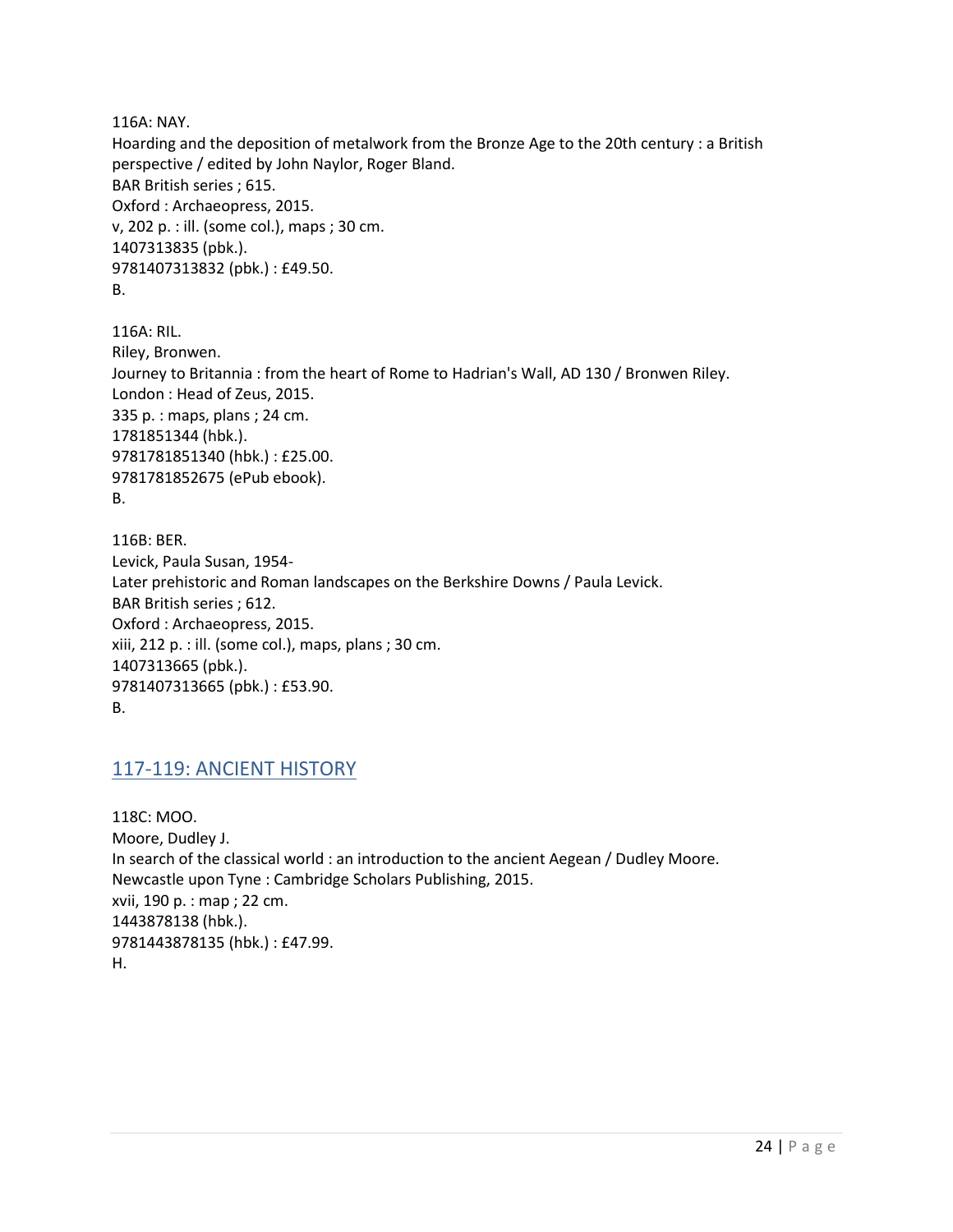118i: HAM. Hamel, Debra. The Battle of Arginusae : victory at sea and its tragic aftermath in the final years of the Peloponnesian War / Debra Hamel. Witness to ancient history. Baltimore, Maryland : Johns Hopkins University Press, 2015. xii, 125 p. ; 23 cm. 1421416808 (hbk.). 9781421416809 (hbk.) : £29.00. 1421416816 (pbk.). 9781421416816 (pbk.) : £13.00. 1421416824 electronic bk. 9781421416823 electronic bk. H.

119D: ALS. Alston, Richard, 1965- Rome's revolution : death of the republic and birth of the empire / Richard Alston. Ancient warfare and civilization. Oxford : Oxford University Press, 2015. xv, 385 p. : ill., maps ; 25 cm. 0199739765 (hbk.). 9780199739769 (hbk.) : £20.00 / \$29.95. R.

119F.1: GUE.

Augustus und Rom: 2000 Jahre danach : Akten des Symposions Augusto e Roma, 2000 Anni Dopo, Roma, CNR, P. le A. Moro 7, 19.9.2014 / [hrsg. von Hans-Christian Günther]. Studia classica et mediaevalia ; 9. Nordhausen : Bautz, 2015. 348 p. : ill. (some col.) ; 24 cm. 3959480008 (hbk.). 9783959480000 (hbk.) : €60.00. R.

119N: MAR. Marshak, Adam Kolman, 1979- The many faces of Herod the Great / Adam Kolman Marshak. Grand Rapids, Michigan ; Cambridge, U.K. : William B. Eerdmans Publishing Company, 2015. xxix, 400 p. : ill., maps, plans ; 23 cm. 0802866050 (pbk.). 9780802866059 (pbk.) : £23.99 / \$35.00. R.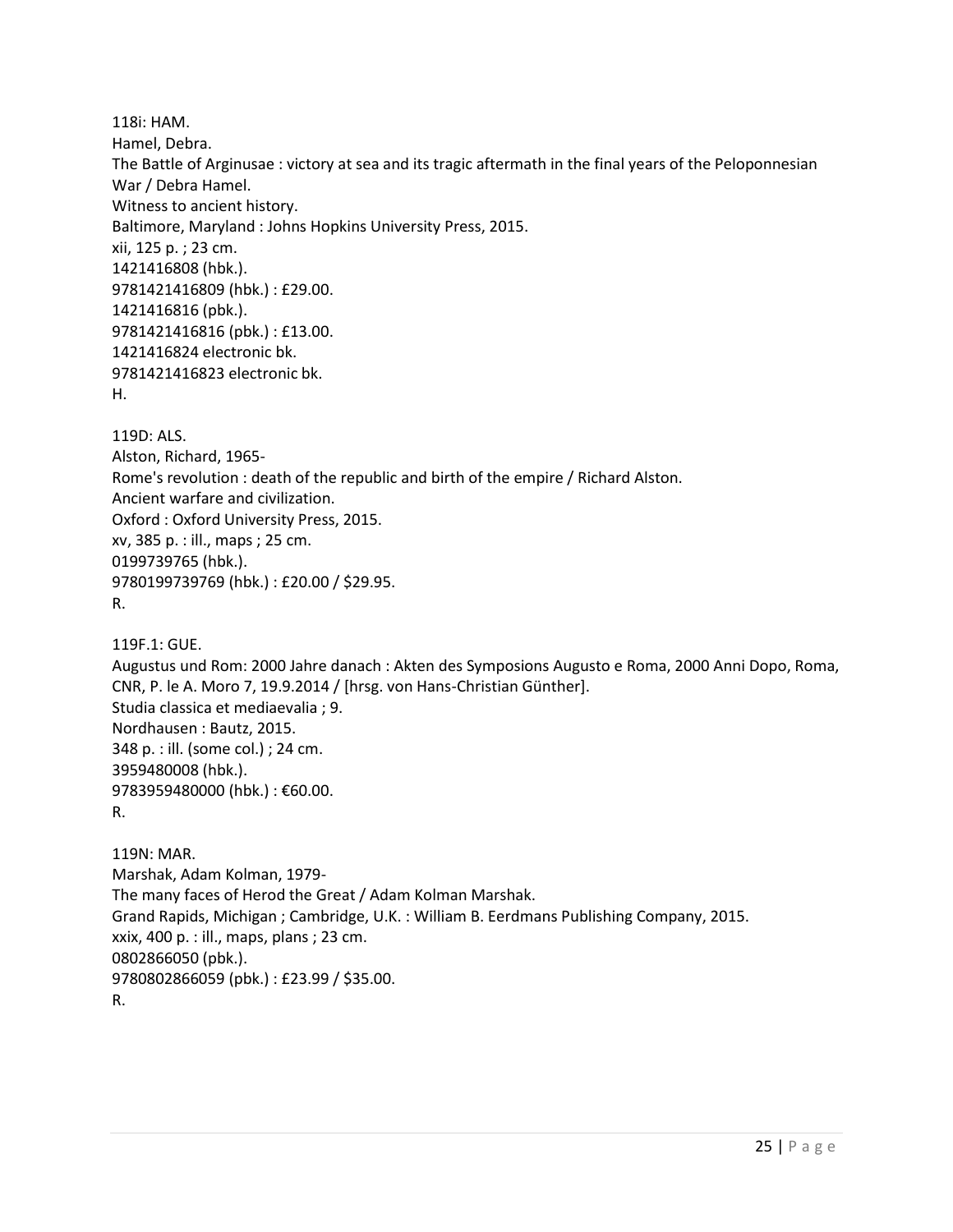## <span id="page-25-0"></span>121: POLITICS AND LAW

121A: FLA. Flaig, Egon, 1949- Die Mehrheitsentscheidung : Entstehung und kulturelle Dynamik / Egon Flaig. Paderborn : Ferdinand Schöningh, 2013. 628 p. ; 24 cm. 3506774158 (hbk.). 9783506774156 (hbk.) : €58.00.

121B: HER. Herrmann-Otto, Elisabeth. Grundfragen der antiken Sklaverei : Eine Institution zwischen Theorie und Praxis / Elisabeth Herrmann-Otto. Hildesheim : Georg Olms Verlag, 2015. 63 p. ; 21 cm. 3487152509 (pbk.). 9783487152509 (pbk.): €14.80.

121B: MON. Montoya Rubio, Bernat. L'esclavitud en l'economia antiga : fonaments discursius de la historiografia moderna, segles XV-XVIII / Bernat Montoya Rubio. Institut des sciences et techniques de l'Antiquité. Besançon : Presses universitaires de Franche-Comté, 2015. 577 p. ; 22 cm. 2848675101 (pbk.). 9782848675107 (pbk.) : €39.00. H. or R.

121D: CIN. Cinalli, Angela. Ta xenia : la cerimonia di ospitalità cittadina / Angela CInalli. Studi umanistici. Serie Antichistica. Collana Studi e ricerche (Università degli studi di Roma "La Sapienza") ; 27. Roma : Sapienza Università, 2015. xii, 100 p. ; 23 cm. 8898533152 (pbk.). 9788898533497 (pbk.). H.

121F: BER. Berthelet, Yann. Gouverner avec les dieux : autorité, auspices et pouvoir, sous la République romaine et sous Auguste / Yann Berthelet. Mondes anciens ; 1. Paris : Les Belles lettres, 2015.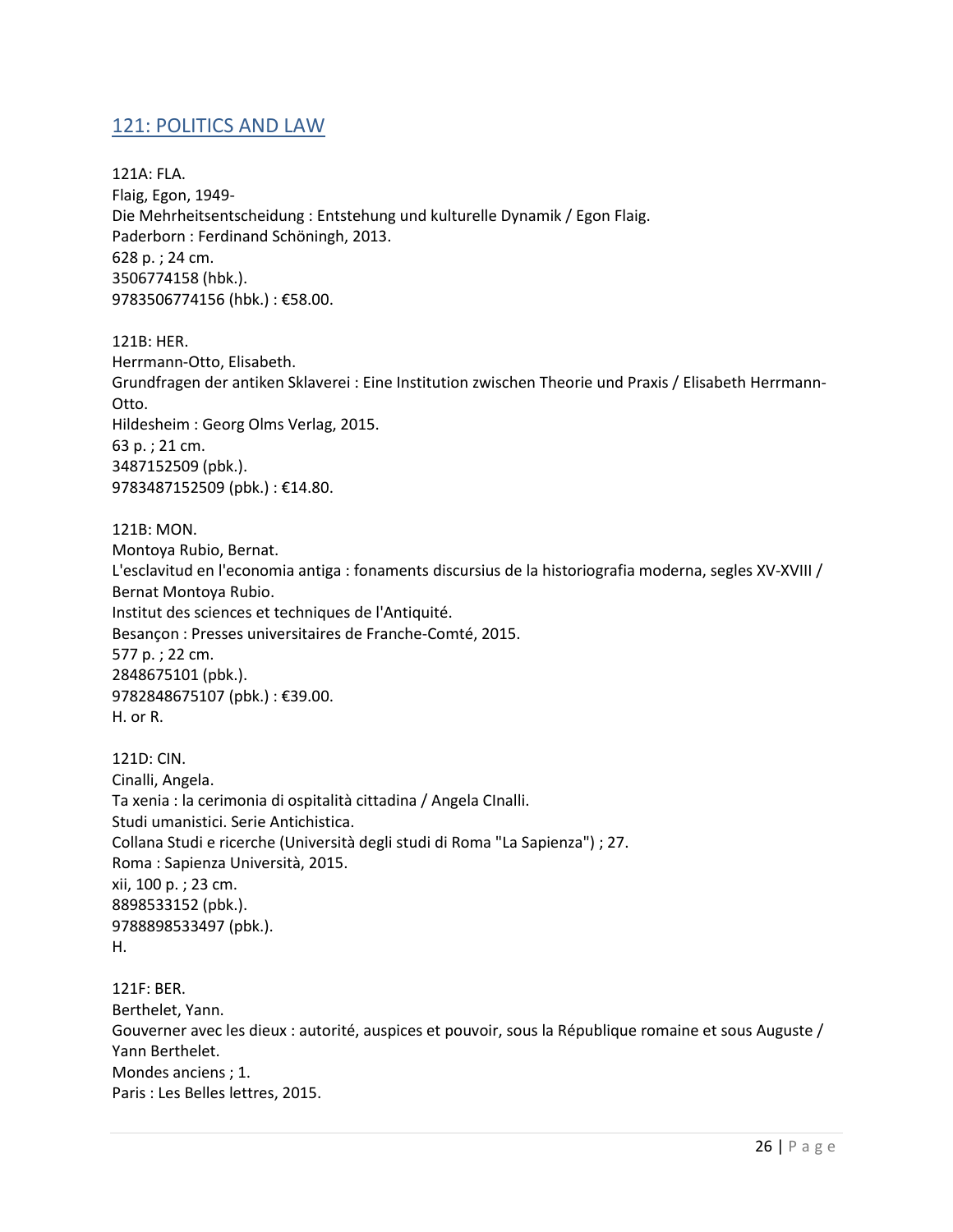435 p. : ill. ; 22 cm. 2251300015 (pbk.). 9782251300016 (pbk.) : €27.50.

121F: STE.

Roman Republican colonization : new perspectives from archaeology and ancient history / edited by Tesse D. Stek and Jeremia Pelgrom. Papers of the Royal Netherlands Institute in Rome ; vol. 62 - 2014. Roma : Palombi editori, 2014. 407 p. : ill., facs, maps, plans, ports ; 28 cm. 8860606624 (pbk.). 9788860606624 (pbk.) : €49.00. R.

121J: GUÉ. Guérin, Charles. La voix de la vérité : témoin et témoignage dans les tribunaux romains du Ier siècle av. J.-C. / Charles Guérin. Mondes anciens ; 2. Paris : Les Belles lettres, 2015. 424 p. ; 22 cm. 2251300023 (pbk.). 9782251300023 (pbk.) : €27.50.

121J: MIG.

Problemi e prospettive della critica testuale : atti del "Seminario internazionale di diritto romano" e della "Presentazione del terzo volume dei Iustianiani Digesta seu Pandectae", Digesti o Pandette dell'imperatore Giustiniano : testo e traduzione a cura di Sandro Schipani : Trento, 14 e 15 dicembre 2007 / a cura di Massimo Miglietta e Gianni Santucci. Quaderni del Dipartimento di scienze giuridiche, Università degli studi, Trento ; 97. Trento : Università degli studi di Trento, 2011. x, 252 p. ; 24 cm. 888443386X (pbk.). 9788884433862 (pbk.) : €20.00.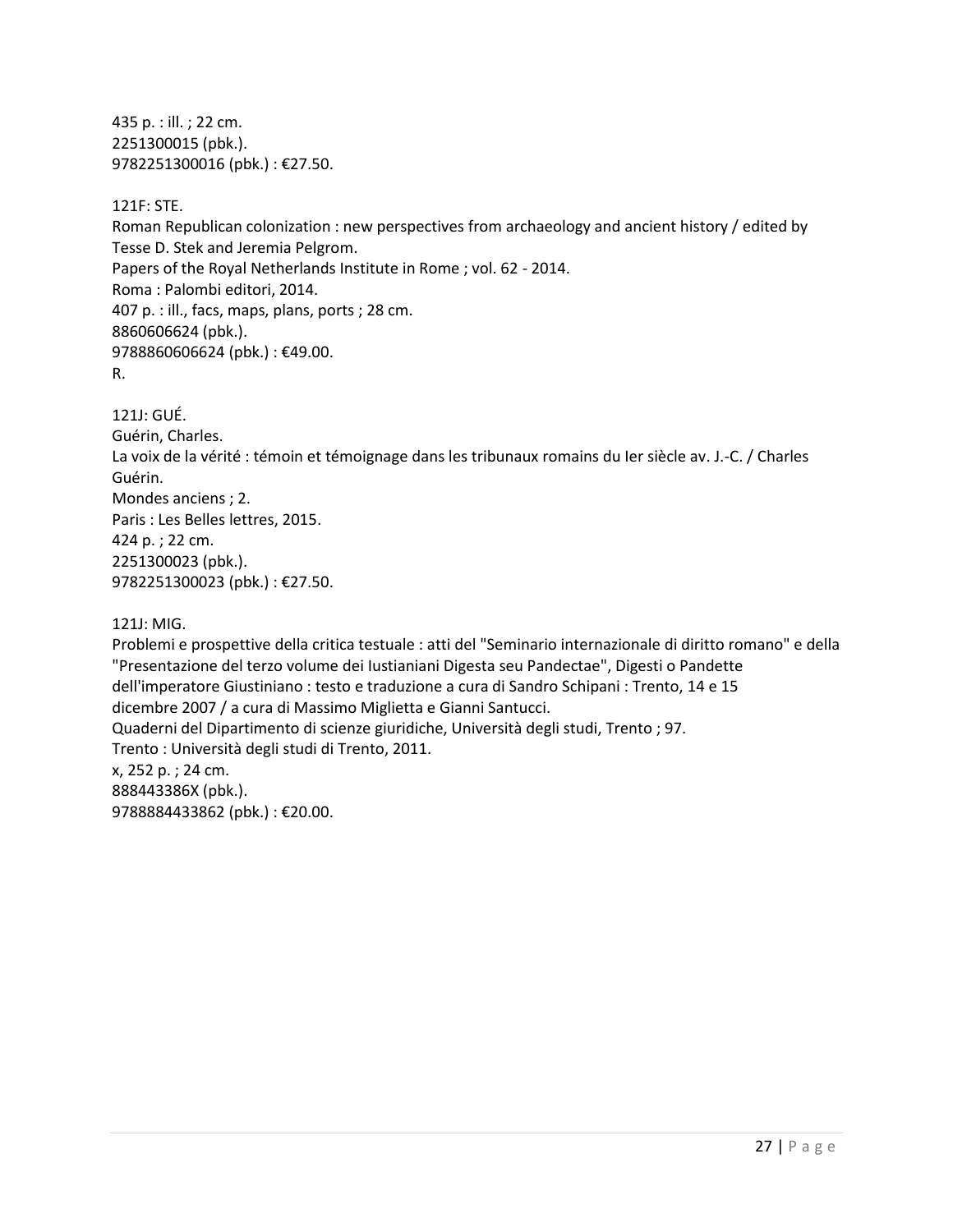## <span id="page-27-0"></span>**122-123: RELIGION AND PHILOSOPHY**

X122A: CHR.

The handbook of religions in ancient Europe / edited by Lisbeth Bredholt Christensen, Olav Hammer and David A. Warburton. European history of religions. Durham : Acumen, 2013. xiii, 456 p. : ill., maps ; 25 cm. 1844657094 (hbk.). 9781844657094 (hbk.) : £90.00.

#### 122A: FRO.

Beiträge des Festkolloquiums Die griechische Polis und ihre Kulte : zwischen offizieller Politik und individuellem Glauben, abgehalten zu Ehren von Prof. Dr. Heide Froning-Kehler, Marburg, 15.– 16.05.2009 / hrsg. von Rita Amedick, Heide Froning und WInfried Held. Marburger Winckelmann-Programm ; 2014. Marburg : Eigenverlag des Archäologischen Seminars der Philipps-Universität, 2015. v, 162 p. : ill. (some col.), maps ; 31 cm. 3818505136 (hbk.). 9783818505134 (hbk.) : €89.00.

122B: SOR.

Sorel, Reynal. Dictionnaire du paganisme grec : notions et débats autour de l'époque classique / Reynal Sorel ; préface de Jean-François Mattéi. Vérité des mythes ; 44. Paris : Les Belles Lettres, 2015. 513 p. ; 22 cm. 225138569X (pbk.). 9782251385693 (pbk.) : €35.00.

X122C: ADL. Philosophy and salvation in Greek religion / edited by Vishwa Adluri. Religionsgeschichtliche Versuche und Vorarbeiten ; Bd. 60. Berlin : De Gruyter, 2013. xii, 398 p. ; 24 cm. 3110276356 (hbk.). 9783110276350 (hbk.) : €129.95.

122C: MAN. Mangoldt, Bianca von. Griechische Heroenkultstätten in klassischer und hellenistischer Zeit : Untersuchungen zu ihrer äusseren Gestaltung, Ausstattung und Funktion / Bianca v. Mangoldt. Tübingen ; Berlin : Wasmuth, 2013. ix, 192 p., 54 p. of plates : ill., col. map, plans ; 31 cm. 3803010659 (hbk.). 9783803010650 (hbk.) : €48.00.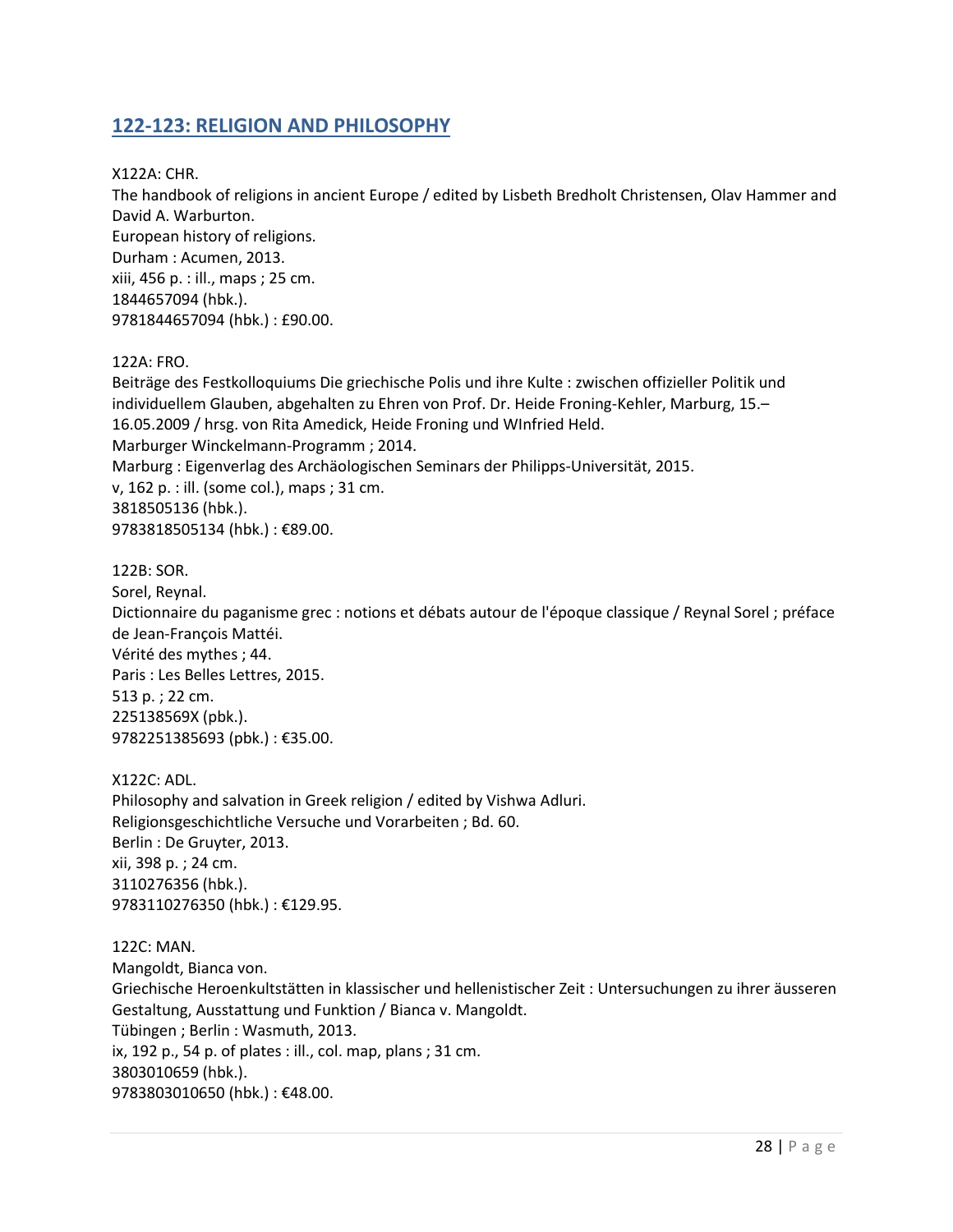ST.15. Religion in the Roman Empire. Tübingen : Mohr Siebeck, 2015 v. ; 22 cm. 2199-4471.

123D: BER.

L'identité à travers l'éthique : nouvelles perspectives sur la formation des identités collectives dans le monde gréco-romain / sous la direction de Katell Berthelot, Ron Naiweld, Daniel Stökl Ben Ezra. Bibliothèque de l'École des hautes études. Section des sciences religieuses ; v. 168. Turnhout : Brepols, 2015. 207 p. ; 24 cm. 2503550428 (pbk.). 9782503550428 (pbk.) : €65.00.

123D: DES.

What is up to us? : studies on agency and responsibility in ancient philosophy / Pierre Destrée, Ricardo Salles and Marco Zingano (eds.). Studies in ancient moral and political philosophy ; v. 1.

Sankt Augustin : Academia Verlag, 2014.

vi, 372 p. ; 23 cm. 3896656341 (pbk.). 9783896656346 (pbk.) : €39.00.

## <span id="page-28-0"></span>**128-135: ART**

ST.3.

Arts and crafts over the passage of time : from the Bronze Age to late antiquity : organized on the occasion of the 20th anniversary of Trnava University and the 15th anniversary of Department of Classical Archaeology, Pezinok, 19-21 October 2012 / editors Mária Novotná ... [et al.]. Anodos, studies of the ancient world ; 11/2011. Trnava : Trnavská univerzita, Filozofická fakulta, 2014. 340 p. : ill., maps, plans, port. ; 30 cm.

128C: LAP. Lapatin, Kenneth D. S. Luxus : the sumptuous arts of Greece and Rome / Kenneth Lapatin. Los Angeles, California : The J. Paul Getty Museum, 2015. xi, 291 p. : col. ill. ; 29 cm. 1606064223 (hbk.). 9781606064221 (hbk.) : £50.00 / \$74.95. H. and R.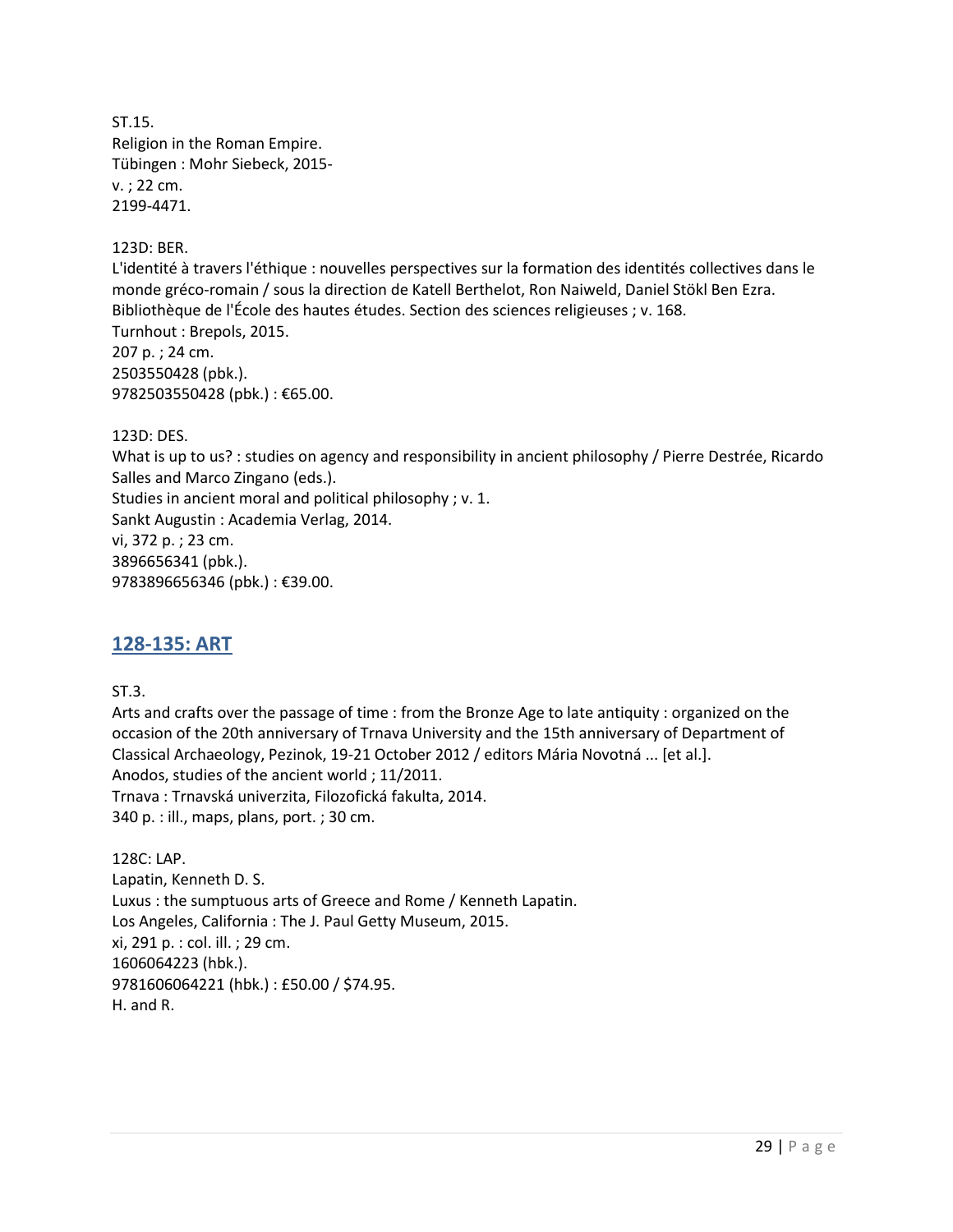129H: DAR.

Proasteion : recherches sur le périurbain dans le monde grec / sous la direction de Pascal Darcque, Roland Étienne et Anne-Marie Guimier-Sorbets. Travaux de la Maison de l'archéologie et de l'ethnologie René-Ginouvès ; 17. Paris : De Boccard, 2013. 265 p. : ill., maps, plans ; 24 cm. 2701803519 (pbk.). 9782701803517 (pbk.) : €36.00.

131F: HOC. Hochscheid, Helle. Networks of stone : sculpture and society in archaic and classical Athens / Helle Hochscheid. Cultural interactions : studies in the relationship between arts ; v. 35. Oxford : Peter Lang AG, 2015. xviii, 500 p. : ill. ; 23 cm. 3034309929 (pbk.). 9783034309929 (pbk.) : £60.00. H.

131L: ALE.

Cult and votive monuments in the Roman provinces : proceedings of the 13th Colloquium on Roman Provincial Art : Bucharest - Alba Iulia - Constanţa, 27th of May-3rd of June 2013 : within the framework of Corpus Signorum Imperii Romani / editor Cristina-Georgeta Alexandrescu. Imagines ; 3. Cluj-Napoca : Mega, 2015. 384 p. : ill. (some col.), maps, plans ; 30 cm. 6065435929 (hbk.). 9786065435926 (hbk.).

132H: D'AC. D'Acunto, Matteo. Il mondo del vaso Chigi : Pittura, guerra e società a Corinto alla metà del VII secolo a.C. / Matteo D'Acunto. Image & context ; vol. 12. Berlin : De Gruyter, 2013. xlii, 273 p. : ill. (some col.) ; 25 cm. 3110314096 (hbk.). 9783110314090 (hbk.) : €109.95. 9783110314212 (online).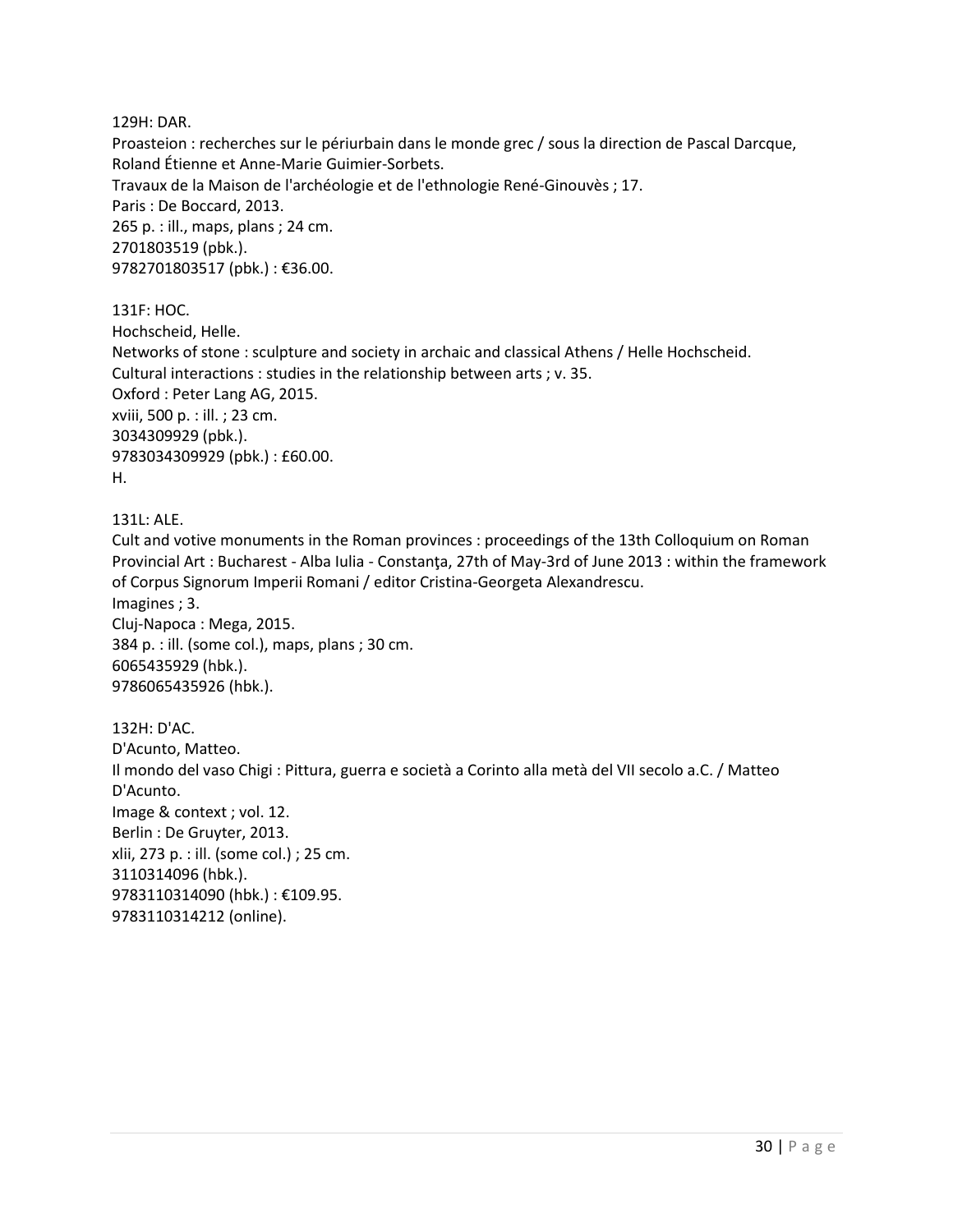132J.1: DEM.

Per terram, per mare : seaborne trade and the distribution of Roman amphorae in the Mediterranean / edited by Stella Demesticha. Studies in Mediterranean archaeology and literature. Pocket-book ; 180. Uppsala : Åströms förlag, 2015. xxii, 298 p. : ill. (some col.), maps ; 26 cm. 9170812152 (hbk.). 9789170812156 (hbk.) : €64.00. B. or R.

X133B: CON.

Antike Malerei zwischen Lokalstil und Zeitstil / Norbert Zimmermann (Hrsg.). Denkschriften / Österreichische Akademie der Wissenschaften. Philosophisch-Historische Klasse ; 468. Band. Archäologische Forschungen ; Band 23. Wien : Verlag der Österreichischen Akademie der Wissenschaften, 2014. 2 v. (1083 p.) : ill. (some col.), maps, plans ; 30 cm. 3700176589 (pbk.). 9783700176589 (pbk.) : €195.00.

134C: THE.

Gerousi, Evgenia.

Sepulkralkultur auf der Insel Thera (Santorin) : der spätantike Friedhof in Perissa und seine Ausgrabungsfunde unter besonderer Berücksichtigung der Tonlampen / Eugenia Gerousi-Bendermacher. Marburger Beiträge zur Archäologie ; Bd. 1.

Marburg : Eigenverlag des Archäologischen Seminars der Philipps-Universität, 2013.

221 p. : ill. (chiefly col.), plans ; 31 cm.

3818505101 (hbk.).

9783818505103 (hbk.) : €98.00.

135G: BOT.

Boţan, Sever-Petru.

Vase de sticlă in spațiul dintre Carpați și Prut (secolele II a. Chr. - II p. Chr.) = Glass vessels between the Carpathian mountains and the Pruth River (2nd century BC - 2nd century AD) Sever-Petru Boţan. Pontica et Mediterranea ; 4. Cluj-Napoca : Mega Publ. House, 2015.

363 p. : ill. (some col.), maps, plans ; 25 cm. 6065435937 (hbk.). 9786065435933 (hbk.).

135G: PRI. Glass of the Roman world / edited by Justine Bayley, Ian Freestone, and Caroline Jackson. Oxford : Oxbow Books, 2015. xxvi, 204 p. : ill. (some col.), maps, plans, port. ; 29 cm. 1782977740 (hbk.). 9781782977742 (hbk.) : £40.00. 9781782977759 (digital). R.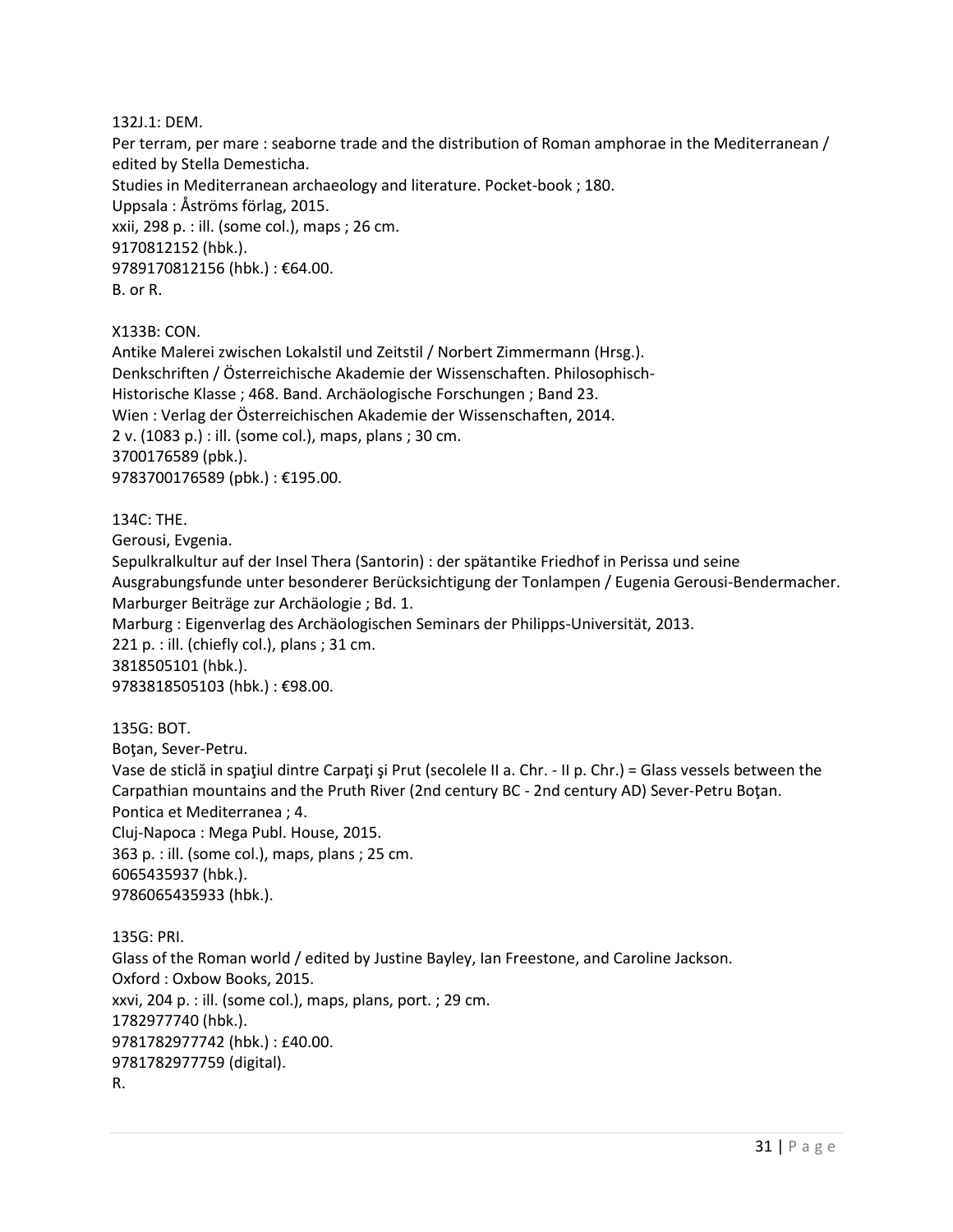ST.3. Bammer, Anton. Bernstein fur die Gottin : die Funde der Jahre 1987-1994 aus dem Artemision von Ephesos / Anton Bammer, Ulrike Muss. Anodos. Supplementum ; 6. Trnava : Trnavská univerzita v Trnave, Filozofická fakulta, 2014. 130 p., 53 p. of col. plates, 8 p. of col. plates : ill., plans ; 30 cm. 9771338541008 (pbk.) : €25.00. 1338-5410 6.

135i: CAU. Causey, Faya. Amber and the ancient world / Faya Causey. Los Angeles, Calif. : J. Paul Getty Museum, 2011. 152 p. : col. ill., col. map ; 23 cm. 1606060821 (hbk.). 9781606060827 (hbk.) : £16.99.

## <span id="page-31-0"></span>**151: MODERN GREEK**

151G: CAR.

Camera graeca : photographs, narratives, materialities / edited by Philip Carabott, Yannis Hamilakis and Eleni Papargyriou. Centre for Hellenic Studies King's College London. Publications ; 16. Farnham, Surrey ; Brulington, VT : Ashgate, 2015. xx, 375 p. : ill. ; 24 cm. 147242476X (hbk.). 9781472424761 (hbk.) : £75.00. 9781472424778 (ebook). 9781472424785 (epub). H.

## <span id="page-31-1"></span>**152-153: ANCIENT LIFE**

152H: JUN. Junker, Klaus. Helenas Töchter : Frauen und Mode im frühen Griechenland / Klaus Junker und Sina Tauchert. Zaberns Bildbände zur Archäologie. Sonderbände der Antiken Welt. Darmstadt : Verlag Philipp von Zabern, 2015. 136 p. : ill. (chiefly col.) ; 31 cm. 3805348584 (hbk.). 9783805348584 (hbk.) : €29.95.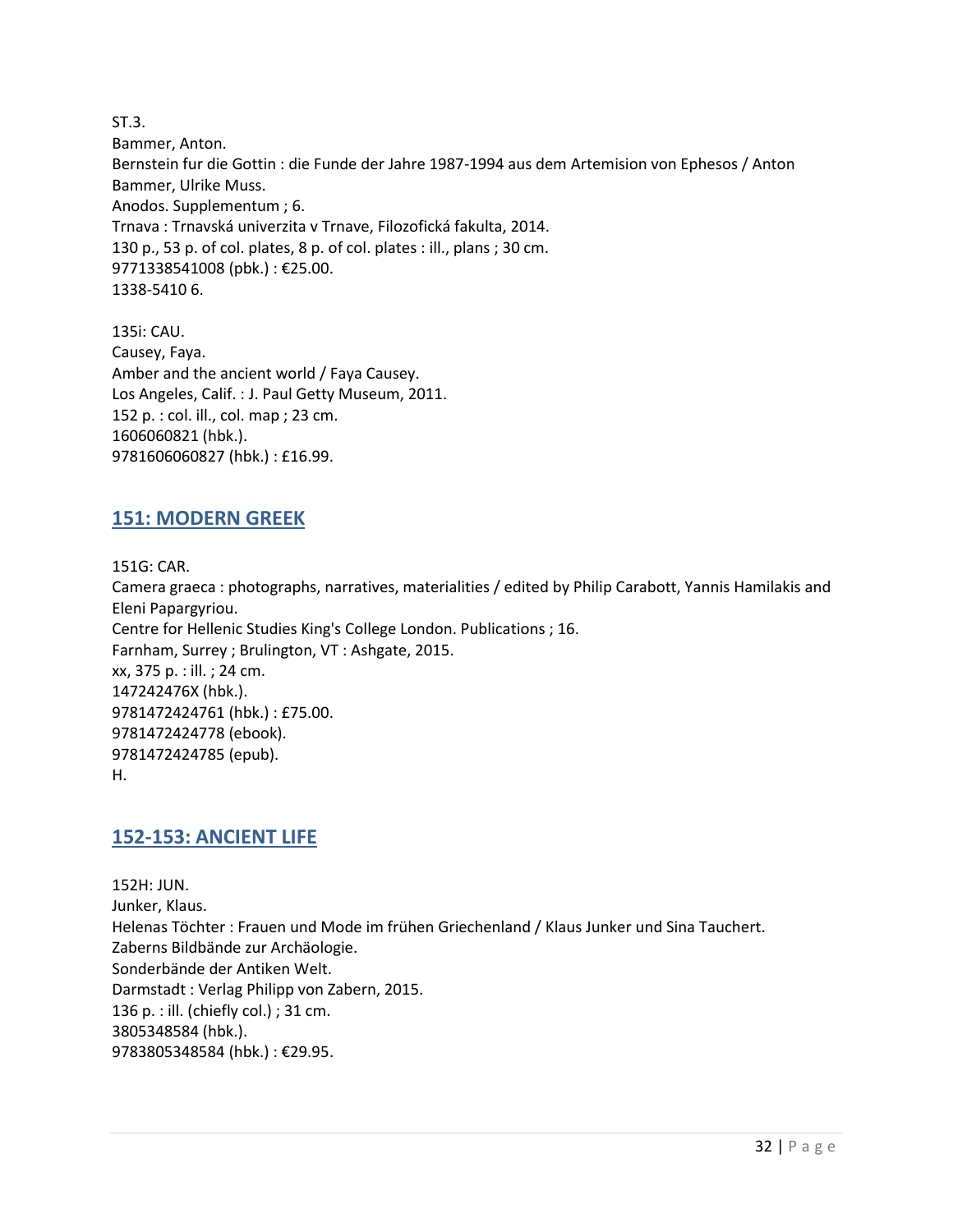XST.8.

Contacto de poblaciones y extranjería en el mundo griego antiguo : estudio de fuentes / Rosa-Araceli Santiago Álvarez (coord.), Marta Oller Guzmán (ed.). Faventia. Supplementa ; 2. Bellaterra : Universitat Autònoma de Barcelona. Servei de Publicacions , 2013. 363 p. : ill. (some col.) ; 23 cm. 9788449028611 (pbk.) : €20.00.

#### XST.8.

L'histoire du corps dans l'antiquité : bilan historiographique : journée de printemps de la SOPHAU du 25 mai 2013 / sous la direction de Florence Gherchanoc. Dialogues d'histoire ancienne. Supplément ; 14.

Besançon : Presses universitaires de Franche-Comté, 2015. 196 p. : ill. ; 22 cm.

2848675268 (pbk.). 9782848675268 (pbk.) : €22.00.

152J: ZIM. Zimmermann, Martin, 1959- Gewalt : die dunkle Seite der Antike / Martin Zimmermann. München : Deutsche Verlags-Anstalt, 2013. 411 p. : ill. ; 22 cm. 3421044716 (hbk.). 9783421044716 (hbk.) : €24.99.

152J.1: DOM. Género y enseñanza de la historia / Almudena Domínguez Arranz, Rosa María Marina Sáez (ed.). Madrid : Sílex, 2015. 379 p. : ill. ; 24 cm. 8477379343 (pbk.). 9788477379348 (pbk.) : €20.00.

152J.2 Copy 2: GOL. Golden, Mark, 1948- Children and childhood in classical Athens / Mark Golden. 2nd ed. Ancient society and history. Baltimore : Johns Hopkins University Press, 2015. xix, 243 p. : [17] ill ; 23 cm. 1421416867 (pbk.). 9781421416861 (pbk.) : £16.00. H.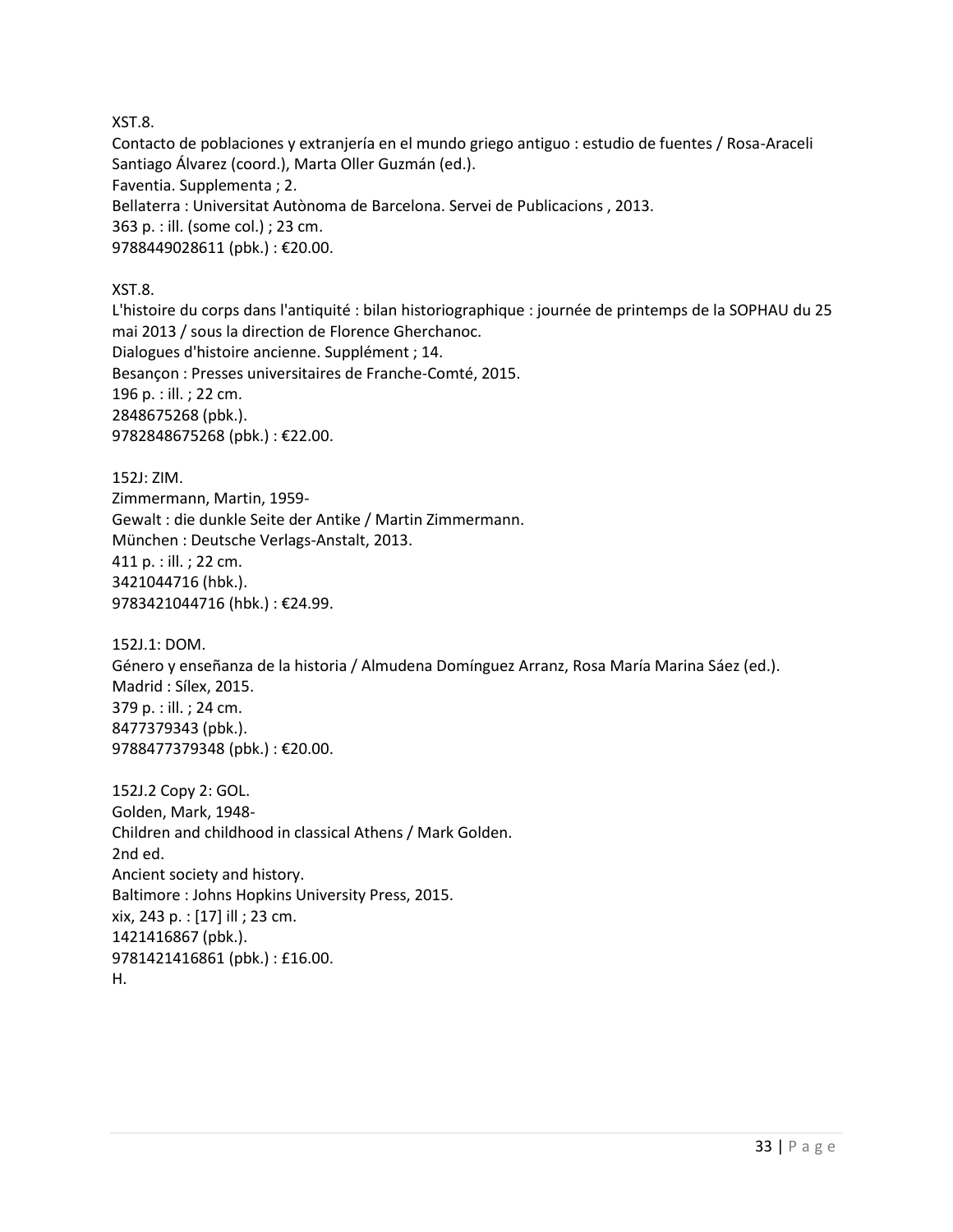152K: BOC.

Bockius, Ronald.

Ruder-"Sport" im Altertum : Facetten von Wettkampf, Spiel und Spektakel / Ronald Bockius ; Römisch-Germanisches Zentralmuseum, Forschungsinstitut für Archäologie. Mosaiksteine ; Bd. 10. Mainz : Verlag des Römisch-Germanisches Zentralmuseum, 2013. vii, 87 p. : ill. (chiefly col.), maps ; 31 cm. 3884672193 (RGZM : hbk.). 9783884672198 (RGZM : hbk.). 3795427649. 9783795427641.

#### 153A: LEE.

Ancient warfare : introducing current research. Volume 1 / edited by Geoff Lee, Helene Whittaker and Graham Wrightson. Newcastle upon Tyne : Cambridge Scholars Publishing, 2015. xvi, 361 p. ; 22 cm. 1443876941 (hbk.). 9781443876940 (hbk.) : £52.99. H. or R.

#### ST.3.

Rüstung und Waffen in der Antike / redaktion Mária Novotná ... [et al.]. Anodos. Supplementum ; 5. Trnava : Trnavská univerzita, Filozofická fakulta, 2011. 69 p. : ill. ; 30 cm. 8080824355 (pbk.). 9788080824358 (pbk.) : €10.00.

153A: SCH. Schulz, Raimund, 1962- Feldherren, Krieger und Strategen : Krieg in der Antike von Achill bis Attila / Raimund Schulz. Stuttgart : Klett-Cotta, 2012. 629 p., [8] p. of col. plates : ill. (some col.), maps ; 22 cm. 360894768X (hbk.). 9783608947687 (hbk.) : €32.95.

153C: BIS. Bishop, M. C. Vt milites dicvntvr : a dictionary of Roman military terms and terminology / M.C. Bishop. Per lineam valli ; 5. Pewsey [U.K.] : The Armatura Press, 2014. 64 p. : ill., plan ; 22 cm. 1910238015 (pbk.). 9781910238011 (pbk.) : £4.50.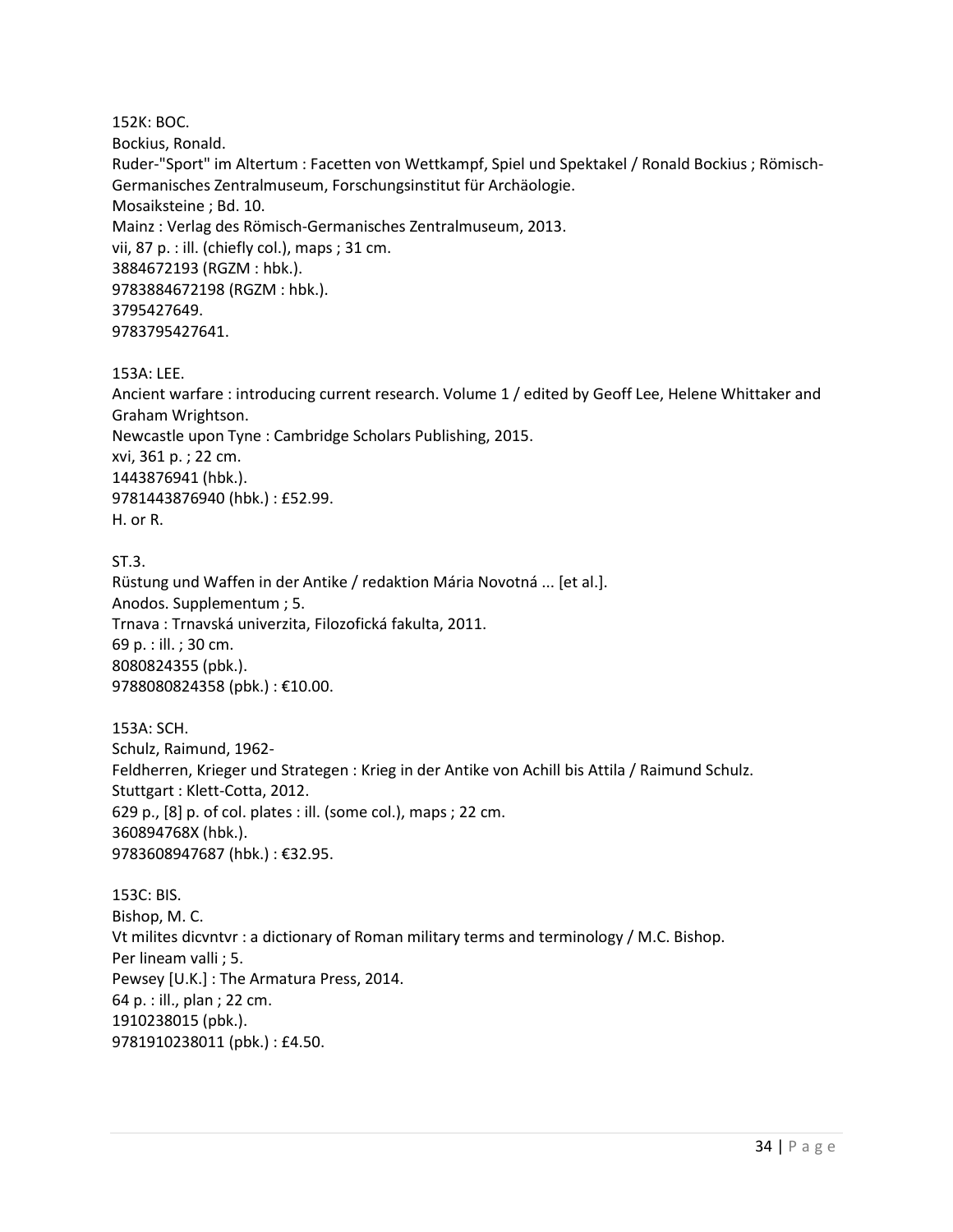153E: MIG. Migeotte, Léopold. Économie et finances publiques des cités grecques. vol. 2, Choix d'articles publiés de 2002 à 2014 / Léopold Migeotte. Collection de la Maison de l'orient et de la Méditerranée ; 54. Série épigraphique et historique ; 8. Lyon : Maison de l'Orient et de la Méditerranée-Jean Pouilloux, 2015. 463 p. ; 24 cm. 2356680535 (pbk.). 9782356680532 (pbk.) : €39.00. H.

153F: SCH. Schmidt, Stefanie. Stadt und Wirtschaft im Römischen Ägypten : die Finanzen der Gaumetropolen / Stefanie Schmidt. Philippika : Marburger altertumskundliche Abhandlungen ; 76. Wiesbaden : Harrassowitz Verlag, 2014. x, 320 p. : ill. ; 25 cm. 3447102764 (pbk.). 9783447102766 (pbk.): €68.00.

## <span id="page-34-0"></span>**201-202: COLLECTED ESSAYS AND FESTSCHRIFTEN**

ST.10.

L'indagine e la rima : scritti per Lorenzo Braccesi / a cura di Flavio Raviola ; con Maddalena Bassani, Andrea Debiasi, Elena Pastorio ; segretaria di redazione, Cristina Rocchi, impaginazione ed editing, Matteo Annibaletto. Hesperìa ; 30. Roma : "L'Erma" di Bretschneider, 2013. 2 v. (xii, 1364 p.) : ill., maps, 1 port. ; 24 cm. 8891302902 (set : pbk.). 9788891302908 (set : pbk.) : €600.00. 202: HAL.

Menschen und Orte der Antike : Festschrift für Helmut Halfmann zum 65. Geburtstag / Sabine Panzram, Werner Riess, Christoph Schäfer (Hrsg.). Pharos : Studien zur griechisch-römischen Antike ; Bd. 34. Rahden/Westf. : VML, Verlag Marie Leidorf GmbH, 2015. xiv, 457 p. : ill. (some col.), maps, plans ; 23 cm. 3867572623 (hbk.). 9783867572620 (hbk.) : €54.80. H. or R.